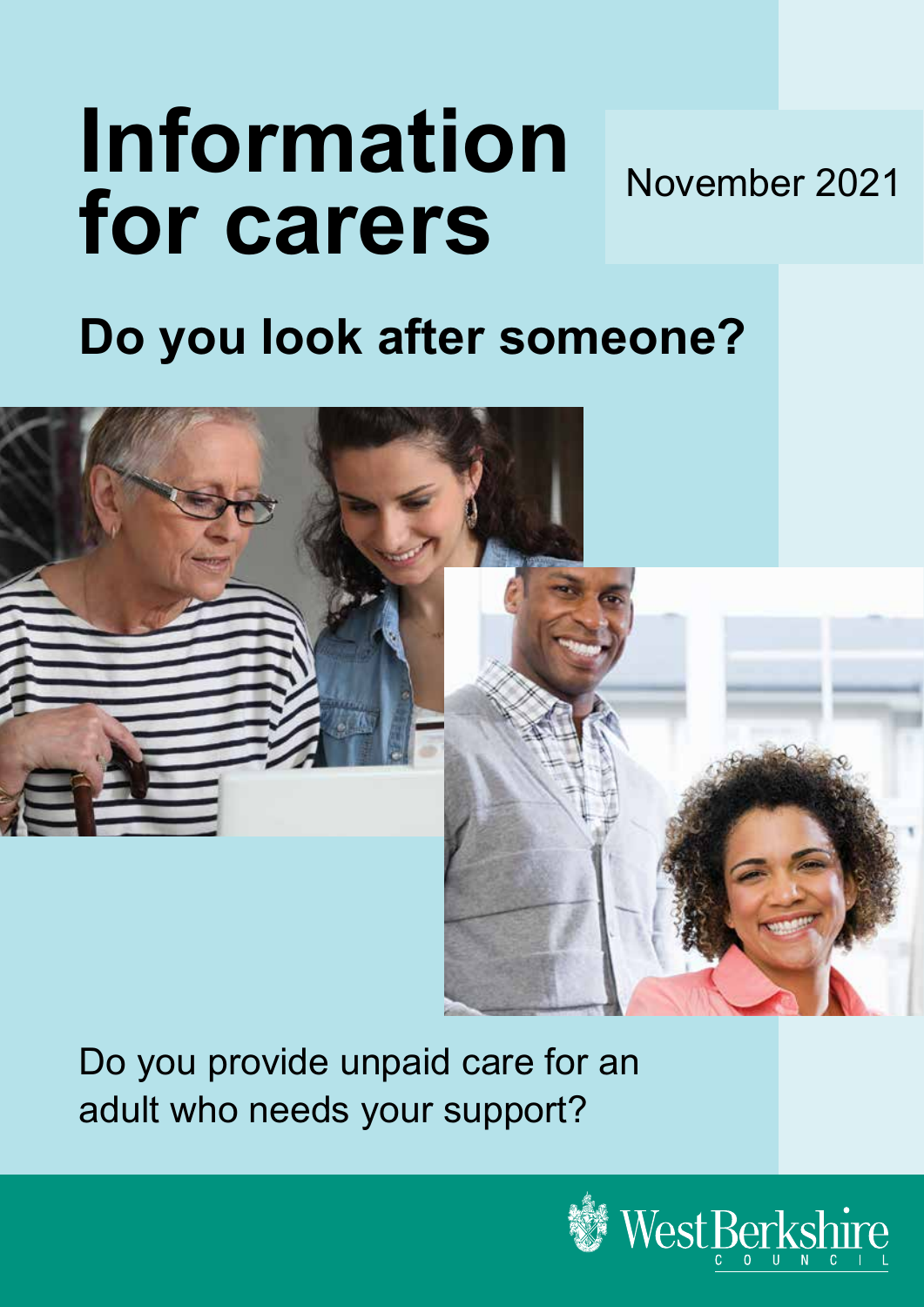**Visit the [West Berkshire Directory](https://directory.westberks.gov.uk/kb5/westberkshire/directory/home.page)** and search for local adult, families and special educational needs services, organisations and activities.



**Throughout this booklet you can visit the relevant website by accessing links embedded in headings and company titles.**

Hard copies of this booklet are also available by contacting Adult Social Care on 01635 503050 [or email adultcare@westberks.gov.uk](mailto:or%20email%20adultcare@westberks.gov.uk)

**[Help for Carers, information on West Berkshire Council's webpage](https://info.westberks.gov.uk/carerssupport)**

If you require this information in an alternative format or translation, please contact Adult Social Care on 01635 503050 or email adultcare@westberks.gov.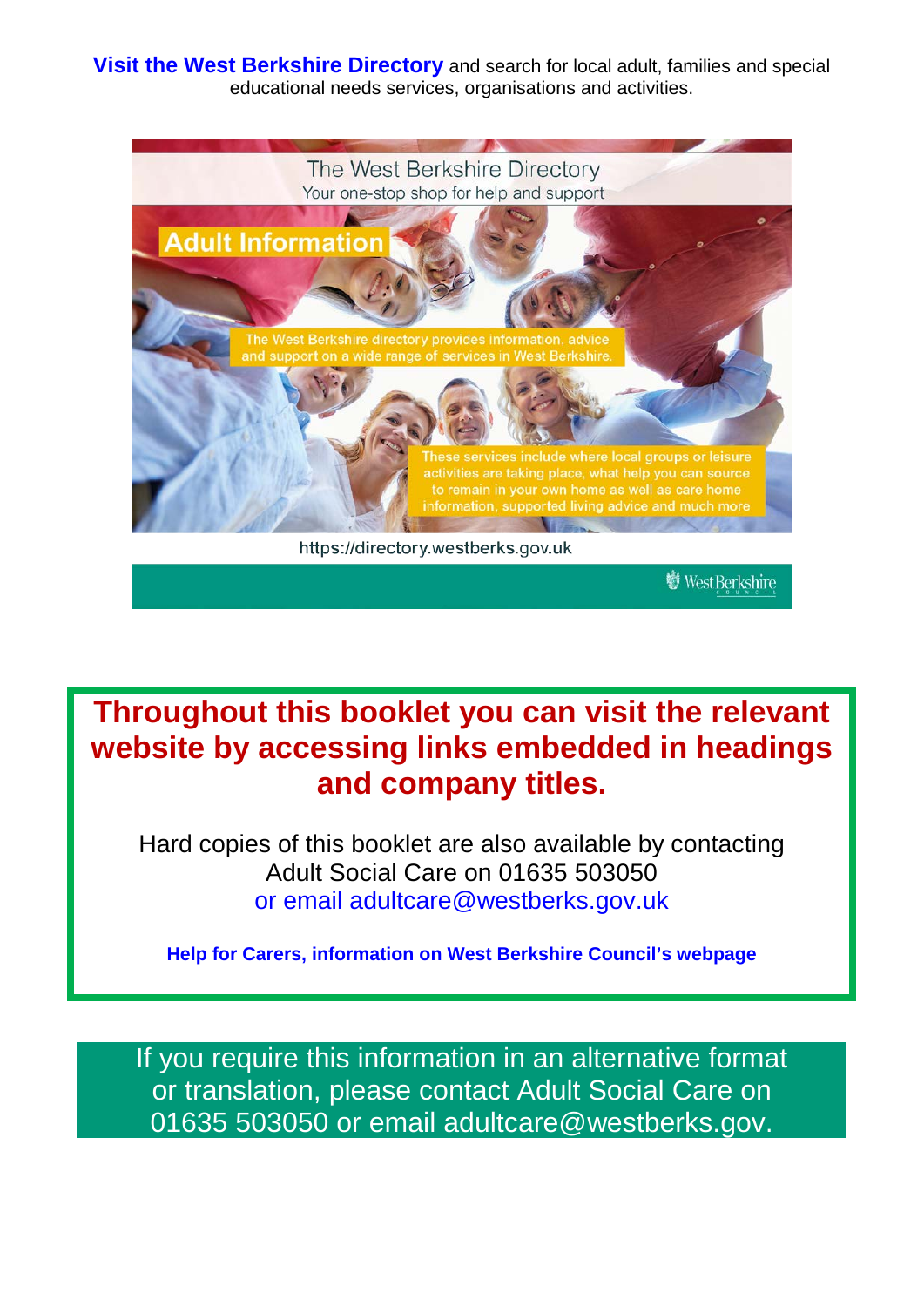| <b>Section 1:</b>  |                                                                                               |  |
|--------------------|-----------------------------------------------------------------------------------------------|--|
| <b>Section 2:</b>  |                                                                                               |  |
|                    |                                                                                               |  |
| <b>Section 3:</b>  | If you are not eligible for support from West Berkshire Council  6                            |  |
|                    |                                                                                               |  |
|                    |                                                                                               |  |
|                    |                                                                                               |  |
|                    |                                                                                               |  |
|                    |                                                                                               |  |
|                    |                                                                                               |  |
|                    |                                                                                               |  |
|                    |                                                                                               |  |
| <b>Section 4:</b>  |                                                                                               |  |
|                    |                                                                                               |  |
|                    |                                                                                               |  |
| <b>Section 5:</b>  | Equipment / Assistive Technology / Technology Enabled Care (TEC) &                            |  |
|                    |                                                                                               |  |
| <b>Section 6:</b>  |                                                                                               |  |
|                    | SCAS operates the non-emergency Patient Transport Service (PTS) in Berkshire 13               |  |
|                    |                                                                                               |  |
|                    |                                                                                               |  |
| <b>Section 7:</b>  |                                                                                               |  |
|                    | West Berkshire Council - Charging for replacement care (also referred to as respite care)  16 |  |
|                    |                                                                                               |  |
| <b>Section 8:</b>  |                                                                                               |  |
|                    |                                                                                               |  |
|                    |                                                                                               |  |
|                    |                                                                                               |  |
| <b>Section 9:</b>  |                                                                                               |  |
| <b>Section 10:</b> |                                                                                               |  |
|                    |                                                                                               |  |
| <b>Section 11:</b> |                                                                                               |  |
|                    |                                                                                               |  |
|                    |                                                                                               |  |
|                    |                                                                                               |  |
|                    |                                                                                               |  |
|                    |                                                                                               |  |
| <b>Section 12:</b> |                                                                                               |  |
| <b>Section 13:</b> |                                                                                               |  |
|                    |                                                                                               |  |
|                    |                                                                                               |  |
|                    |                                                                                               |  |
|                    |                                                                                               |  |
| <b>Section 14:</b> |                                                                                               |  |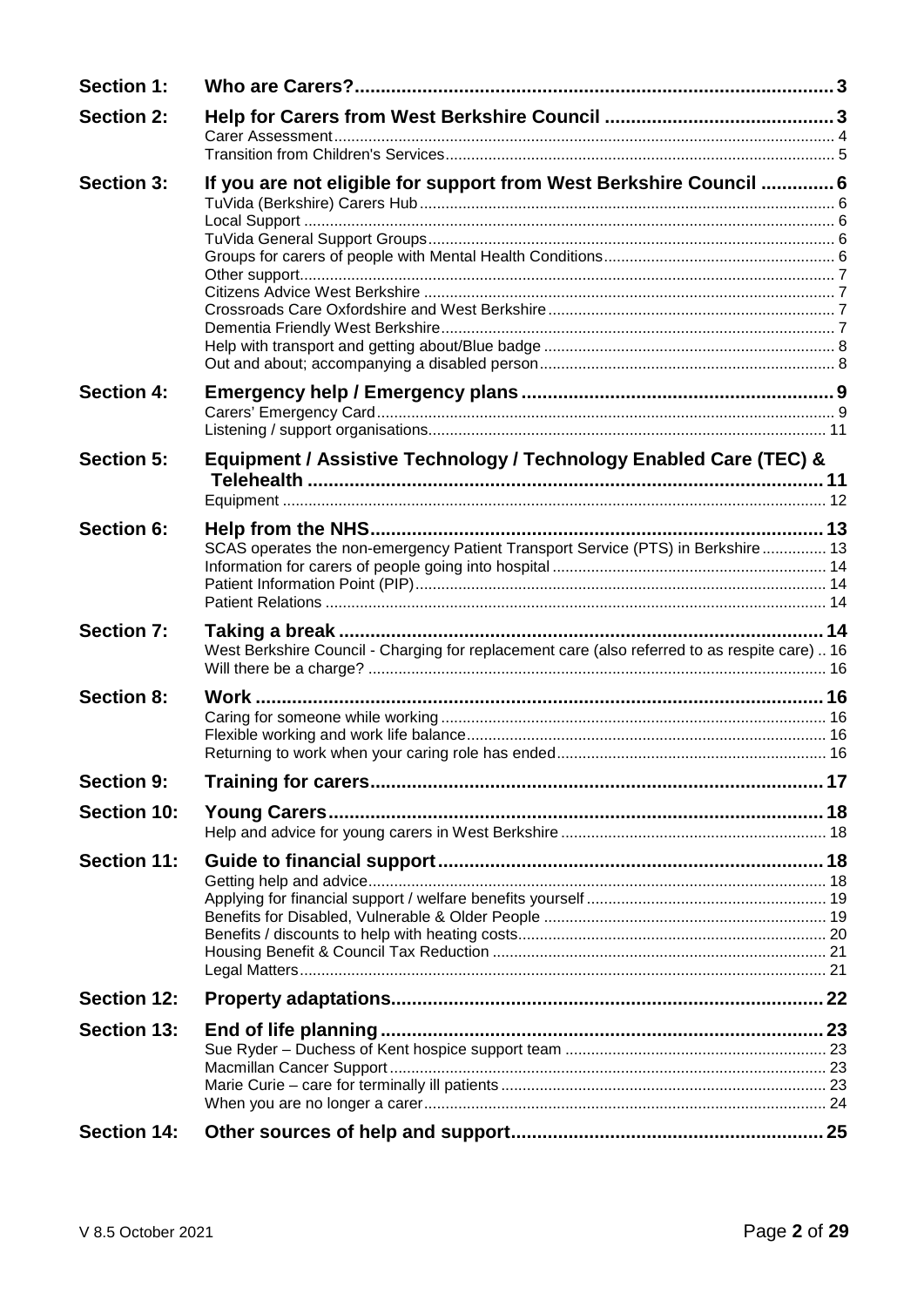### <span id="page-3-0"></span>**Section 1: Who are Carers?**

Many people don't think of themselves as carers. Recognising yourself as a carer is the very first step to getting the support you may need.

- Carers are people who look after relatives or friends who, because of disability, illness or old age, cannot manage at home without help.
- Some people choose to become a carer, while others have no choice.
- Carers do not necessarily live with the person they assist and may be a considerable distance away.
- Some carers are children who are caring for a parent or family member as well as going to school.
- Anyone may become a carer, at almost any age.

Seeing yourself as a carer is a way of acknowledging that you are doing a job, one that can be both difficult and demanding. Caring can easily become a full time responsibility.

Unlike a paid job, being a carer does not include breaks or holidays, but this doesn't mean you need them less or are any less entitled to them. You should never feel guilty about asking for the support you deserve and need because you have accepted the role of a carer.

As a carer your life may be taken over by your caring responsibilities and put a strain on relationships. It is important to share some of the care as dedicated caring (maybe for up to 24 hrs a day) causes a build-up of stress and anxiety for the person doing the caring. It may be difficult to cope with your job, or other members of your family, or to see friends because you are a carer. Caring is tough work and we so easily forget about our own wellbeing.

It is important to try to have a break from being a carer, even if it is only for an hour or two a week, to do something you want to do. Carers must recognise that they have needs as well as the person they care for.

### <span id="page-3-1"></span>**Section 2: Help for Carers from West Berkshire Council**

To work out the best way forward to support you, a member of [West Berkshire Council's](https://info.westberks.gov.uk/carerssupport) [Adult Social Care team](https://info.westberks.gov.uk/carerssupport) will talk to you to understand what you want and need.

Where appropriate this discussion can take place with the person you care for, but we recognise it may be more helpful to have this discussion on your own.

This may involve a conversation about resources in your community that might be helpful for you. It will also look at your strengths and things where your family or wider community can help you. We will work with you to work out ways we can help maintain or improve your wellbeing and enable you to receive the support you need.

Many carers will need help at home, particularly if the person they care for is housebound or can only get out with difficulty. Carers do not need to struggle on alone. If you feel you are not getting the help or support you need there are organisations that can provide advocacy. You may find it helpful to discuss your problems with someone who is not directly involved maybe a close friend, relative, minister, GP or nurse. Otherwise you may benefit from joining a carers' group where you can share experiences and frustrations with other carers and gain advice and useful information. For many carers the best form of help can be to make sure that the person they care for receives the help and support they are entitled to.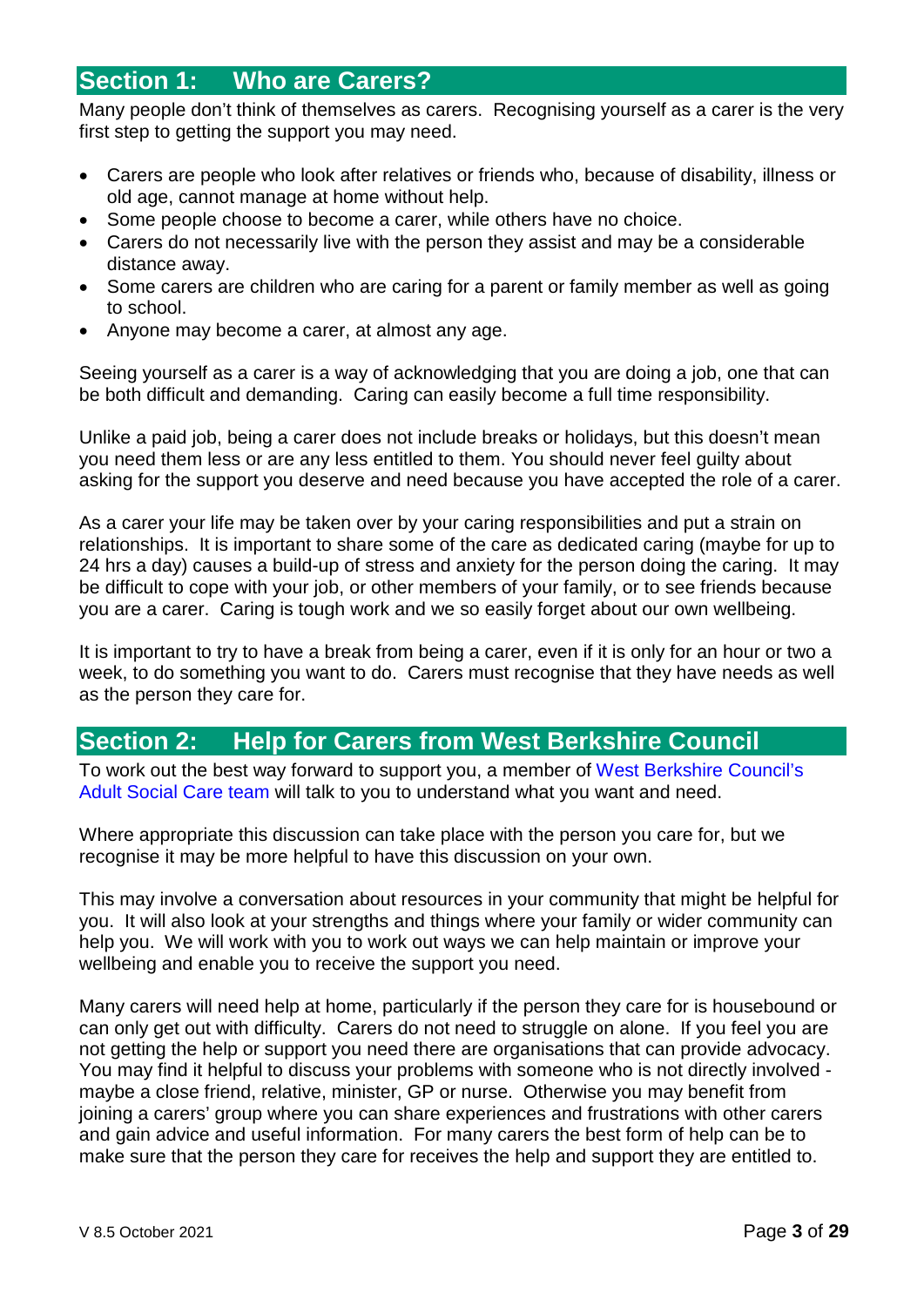# <span id="page-4-0"></span>**Carer Assessment[1](#page-4-1)**

If you provide necessary unpaid care or support to an adult, family member or friend, or someone aged 18 or over, you may be eligible for support. Adult carers that look after someone can request a free carer's assessment by accessing the following forms online:

- completing our [online enquiry](https://www.westberks.gov.uk/adultenquiry)
- completing the [Carers 'Understanding your Needs'](https://info.westberks.gov.uk/CHttpHandler.ashx?id=44899&p=0) information gathering form, a document which provides a range of questions / prompts that may help you consider your caring role.

If you prefer not to use our online services you can ask for an assessment by contacting the Adult Social Care teams on **01635 503050**.

The person you care for is not required to be in receipt of a service from West Berkshire Council for you to be eligible for an assessment.

You can also access our online ['Find help with care and support'](https://www.westberks.gov.uk/helpwithcareandsupport) to look for help **(for you or the person you care for**). Alternatively, the West Berkshire Directory may have the information you are looking for. [https://directory.westberks.gov.uk](https://directory.westberks.gov.uk/)

#### **Preparing for a carer's assessment**

A carer's assessment means we will look at your needs and how these have a significant impact on your wellbeing to see if you are entitled to any services that could make caring easier for you. The assessment is an opportunity for you to tell the worker what impact caring has on you, it is not a test of your caring abilities. So it may be a good idea to make a list, or keep a diary, of everything you do to look after the person you care for.

Some things you may want to think about are:

- 
- can you leave the person you are looking after?
- do you get enough time to yourself?
- do you get enough sleep? is your health affected by caring?
	- are you worried about having to give up work?

You might also include how caring affects you because of your; health, age, work or studies, and any other activities or commitments. The assessment can be carried out at your home or at the home of the person you are caring for. The assessment is about you, and the person you care for does not need to be present. You can ask a friend or relative to be with you during the assessment, if you want to. If there is more than one carer providing regular necessary care in your household, you are all entitled to an assessment.

#### **Support that may be available**

Support that may help you and the person you care for include:

- carer's personal budget (usually a one-off direct payment) help with housework
- changes to equipment or adaptations to the home emotional support
- -

This assessment is about your needs and wellbeing as a carer. The needs of the person you are caring for should be discussed in their own needs assessment. If your situation changes, for example you need more support, you can ask to be re-assessed.

<span id="page-4-1"></span> <sup>1</sup> [Carer's Assessment](https://info.westberks.gov.uk/carerssupport)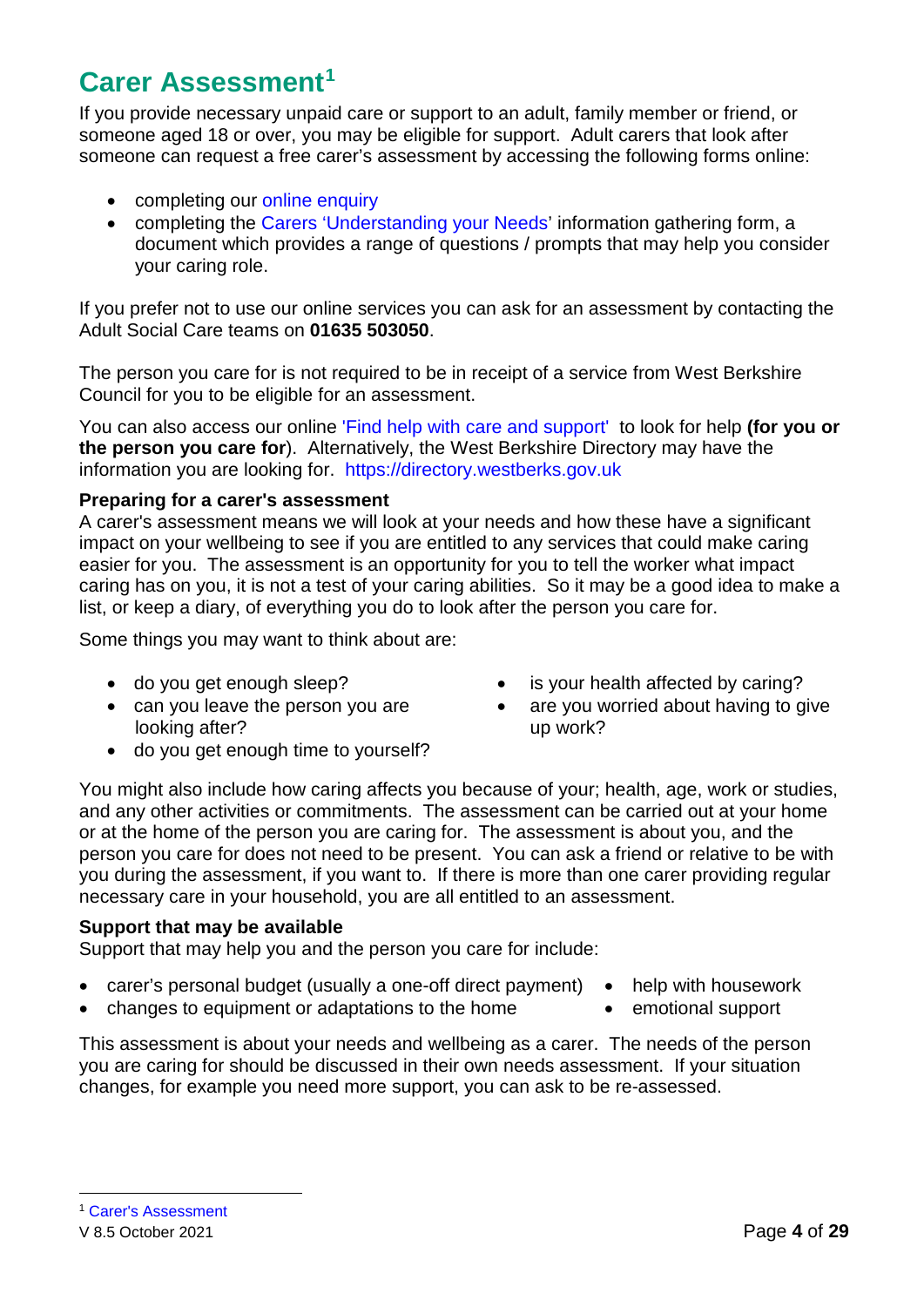#### **Eligibility criteria**

[The Care and Support \(Eligibility Criteria\) Regulations 2014](https://www.gov.uk/government/publications/care-act-statutory-guidance/care-and-support-statutory-guidance) set out a national eligibility threshold. This means that there's a level of need at which we will offer support. This is set by the government so it's the same wherever you live.

There are three criteria, all of which must be met for a carers needs to be eligible for support.

Eligibility is based on identifying:

- 1. Whether the carers needs for support arise because they are providing 'necessary' care to an adult
- 2. Whether the carers physical or mental health is either deteriorating or at risk of doing so or the carer is unable to achieve at least one of the following outcomes:
	- carrying out responsibilities for a child
	- caring for others
	- maintaining a habitable home
	- managing/maintaining nutrition
	- developing/maintaining family or other personal relationships
	- engaging in work, leisure, training, volunteering, education
	- making use of necessary or recreational facilities
	- engaging in recreational activities
- 3. Whether the impact of the carers inability to achieve one or more of the above has a significant impact on their wellbeing

West Berkshire Council can only give you support if you are assessed as having an eligible need.

#### **Carers Support plan**

The worker will develop a 'carers support plan' with you based on your assessment and what you have told us of the person you care for. This plan should include the support and services you have been assessed as needing.

#### **Paying for services**

Respite services from West Berkshire Council are chargeable. The individual who is being cared for, as the recipient of the service, may be charged for respite services depending on their [financial assessment.](https://info.westberks.gov.uk/chargesforyourcare)

### <span id="page-5-0"></span>**[Transition from Children's Services](http://fis.westberks.gov.uk/kb5/westberkshire/fsd/service.page?id=7iMySYDlKCo&familychannel=4-4-5)**

Where Children are receiving support services and they or their families believe that they will continue to need some level of support through adulthood the Council will assist to plan this 'transition' from childhood to adulthood. For all children, leaving full time education is a major change and no less so for young people with particular needs. Services provided by Adult Social Care will necessarily be different from those provided within an educational framework and we would advise that parents and children engage with us at an early stage in order to understand whether an individual young person will be eligible for support when they reach the age of 18, and if so what level and type of support is likely to be available.

In order to initiate this discussion the starting point will be to **call the [Contact Advice and](http://info.westberks.gov.uk/index.aspx?articleid=34612)  [Assessment Service](http://info.westberks.gov.uk/index.aspx?articleid=34612) (CAAS) on 01635 503090**.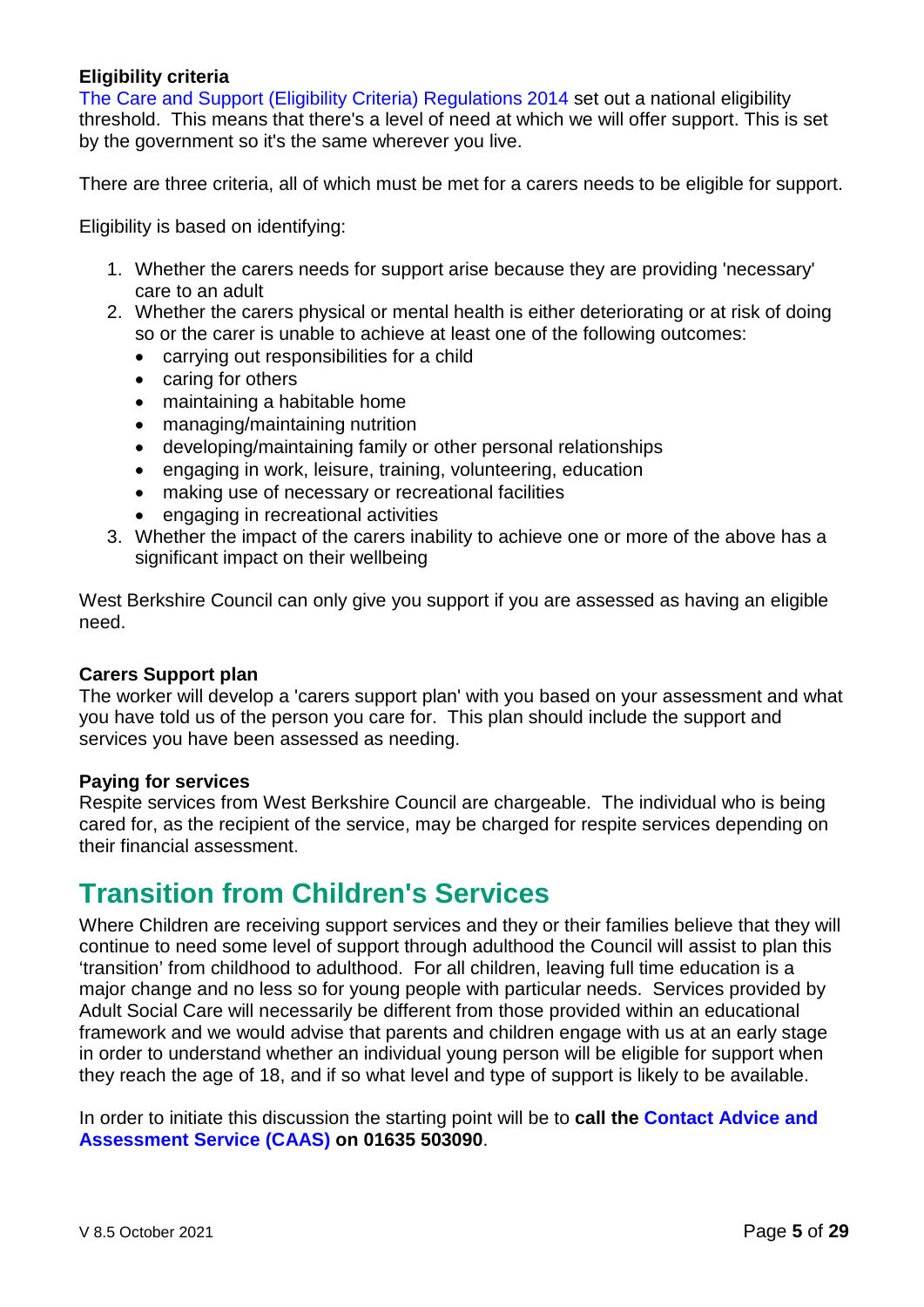Further information is available on the Special Educational Needs and disabilities (Local Offer) section of the [West Berkshire Directory.](https://directory.westberks.gov.uk/) Additional information on **Moving from children's social care to adult's social care** is available on the [NHS website](https://www.nhs.uk/conditions/social-care-and-support-guide/caring-for-children-and-young-people/moving-from-childrens-social-care-to-adults-social-care/)

### <span id="page-6-0"></span>**Section 3: If you are not eligible for support from West Berkshire Council**

We will give you advice and information about other sources of help that you may be able to access in West Berkshire. This could include:

# <span id="page-6-1"></span>**[TuVida \(Berkshire\)](https://www.tuvida.org/berkshire) Carers Hub**

The Carers Hub is a confidential support service available for carers of all ages, accessible via the Helpdesk.

The Carers Hub can offer:

- Health and wellbeing support
- Information, advice and guidance
- Carers Support Groups and Peer Support
- Events for carers
- Free health and well-being membership
- Carers Grants
- [Carer respite:](https://www.tuvida.org/Pages/Display.aspx?Title=carers-respite-berkshire) Temporary home care provision that enables periods of respite for carers
- Access to carers breaks from [Carefree](https://www.westberks.gov.uk/media/51552/Carers-Breaks-for-adults-from-CareFree/pdf/Carers_Carefree_Breaks.pdf?m=637699121159330000)

0118 324 7333 <https://www.tuvida.org/berkshire> email: [berkshire@tuvida.org](mailto:berkshire@tuvida.org)

### **CarerSmart Discount Card – Benefits scheme available to all carers. Register free at: [www.carersmart.org](http://www.carersmart.org/)**

# <span id="page-6-2"></span>**Local Support**

# <span id="page-6-3"></span>**[TuVida General Support Groups](https://www.tuvida.org/berkshire)**

**Groups for carers of people with any disability or illness -** 0118 324 7333

**Hungerford Library,** Church Street, Hungerford. RG17 0TG Every 4th Monday of the month 10:00-12 noon **Newbury** Riverside Community Centre, Rosemoor Gardens, Clay Hill Crescent RG14 2FG Every 3rd Tuesday each month 10.00am to 12 noon **Calcot** Main Hall, Highview RG31 4XD – every 2<sup>nd</sup> Monday of the month 10.00am – 12 noon

## <span id="page-6-4"></span>**Groups for carers of people with Mental Health Conditions**

**Calcot** Main Hall, Highview RG31 4XD every 1<sup>st</sup> Monday of the month 10.00 – 12 noon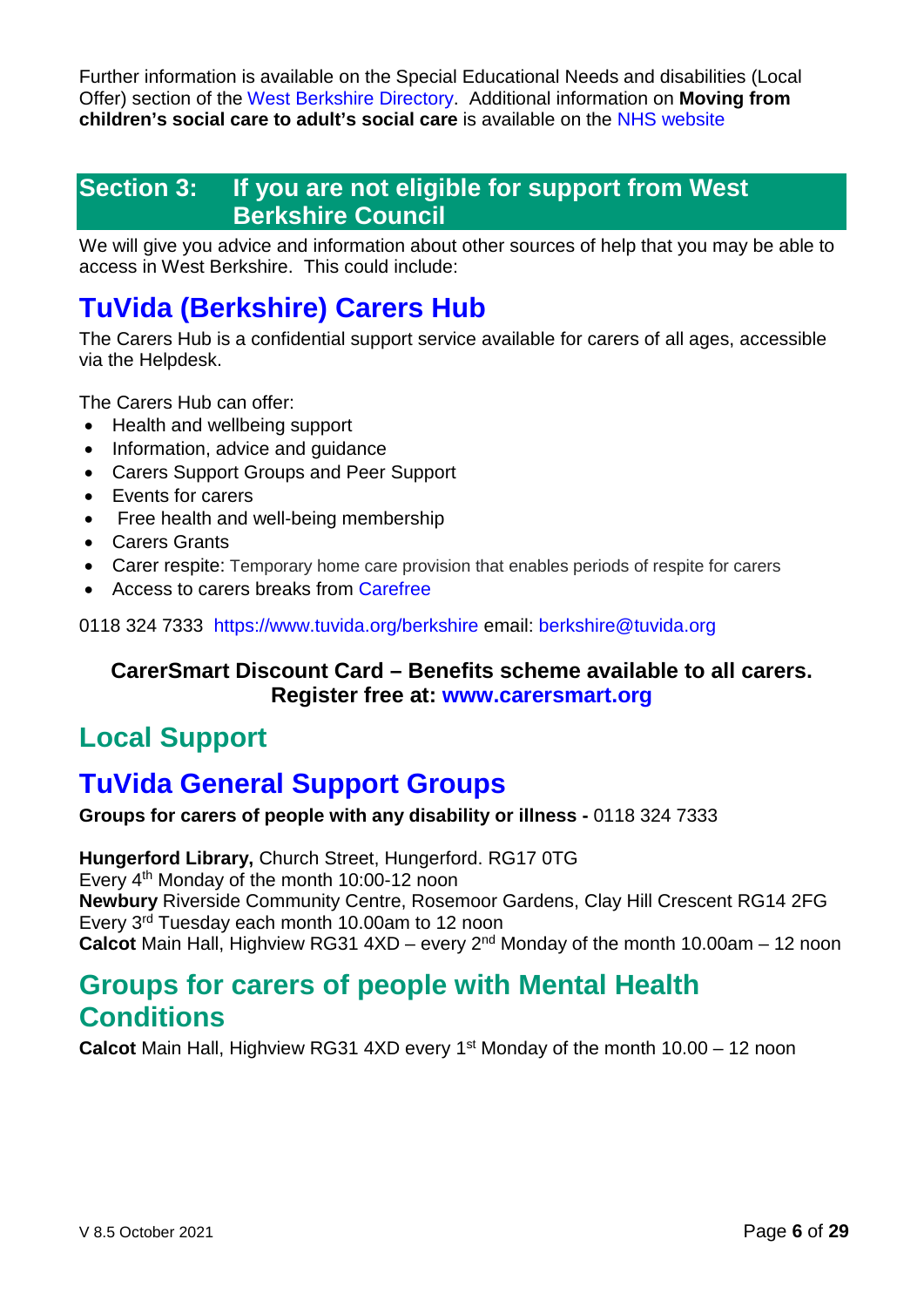### <span id="page-7-0"></span>**Other support**

**MS Society (Newbury Branch)** Support and an understanding ear as to the challenges being faced. Contact Tamsin Hudson [tamsinhh@gmail.com](mailto:tamsinhh@gmail.com)

**Cancer Support Group for patients and carers, Hungerford –** held at The Hungerford Hub and Library. Meetings alternate between afternoons and evenings on the last Thursday of the month. Jenny Knight 01488 644671 or Yvonne Gillies 07888 399134

**Cancer Support Group for patients and carers, Thatcham -** held at the Parish Hall on the A4 Bath Road (opposite Forresters) Aileen 07702 289473 or Jane 07887 525058

#### **[Carers information from](https://www.nhs.uk/conditions/social-care-and-support-guide/support-and-benefits-for-carers/) NHS UK**

Carers support and information online. Find advice on respite breaks, carers allowance and carers' assessments. Along with information for Young Carers.

#### **[Carers UK](http://www.carersuk.org/)**

The voice of carers. Advice Line 0808 808 7777 (Mon & Tues 10.00am to 4.00pm) [Chat online on the Carers UK forum](https://www.carersuk.org/help-and-advice/talk-to-us) email: [advice@carersuk.org](mailto:advice@carersuk.org)

### <span id="page-7-1"></span>**[Citizens Advice West Berkshire](https://citizensadvicewestberkshire.org.uk/)**

2nd Floor, Broadway House, 4-8 The Broadway, Northbrook Street, Newbury, RG14 1BA Telephone advice 01635 516605 or 0808 2787994

Free, confidential, impartial and independent advice. Help to sort out debt worries, benefits claims, housing and employment problems, or deal with queries about consumer or tax issues. Citizens Advice can advise on legal matters, answer questions about immigration, and have experience on family and personal matters too.

**Carers Advice Service -** Specialist advice for carers and people with disabilities. 01635 516609 (answerphone) open Mon to Thurs

#### **Outreach - appointment only**

Call 01635 516605 for details and to book. Outreach appointments available in Hungerford and Thatcham.

### <span id="page-7-2"></span>**[Crossroads Care Oxfordshire and West Berkshire](https://www.oxfordshirecrossroads.org.uk/)**

Offers a support service for carers. Do you need to go to the doctor, hospital or another appointment? Crossroads offer a Rapid Response Service providing care in emergencies. Help provided to all ages regardless of disability. Self-funded packages of care also provided. Newbury office: 01635 30008 or 07789700194, out of hours 07867 673063 Regional office 01865 260280 email: [care@oxfordshirecrossroads.org.uk](mailto:care@oxfordshirecrossroads.org.uk)

## <span id="page-7-3"></span>**[Dementia Friendly West Berkshire](https://dementiafriendlywestberkshire.co.uk/)**

Useful website with lots of information and advice supporting all people affected by dementia and their carers across West Berkshire.

A group of individuals and organisations that are committed to making West Berkshire friendly to support people with dementia and their carers.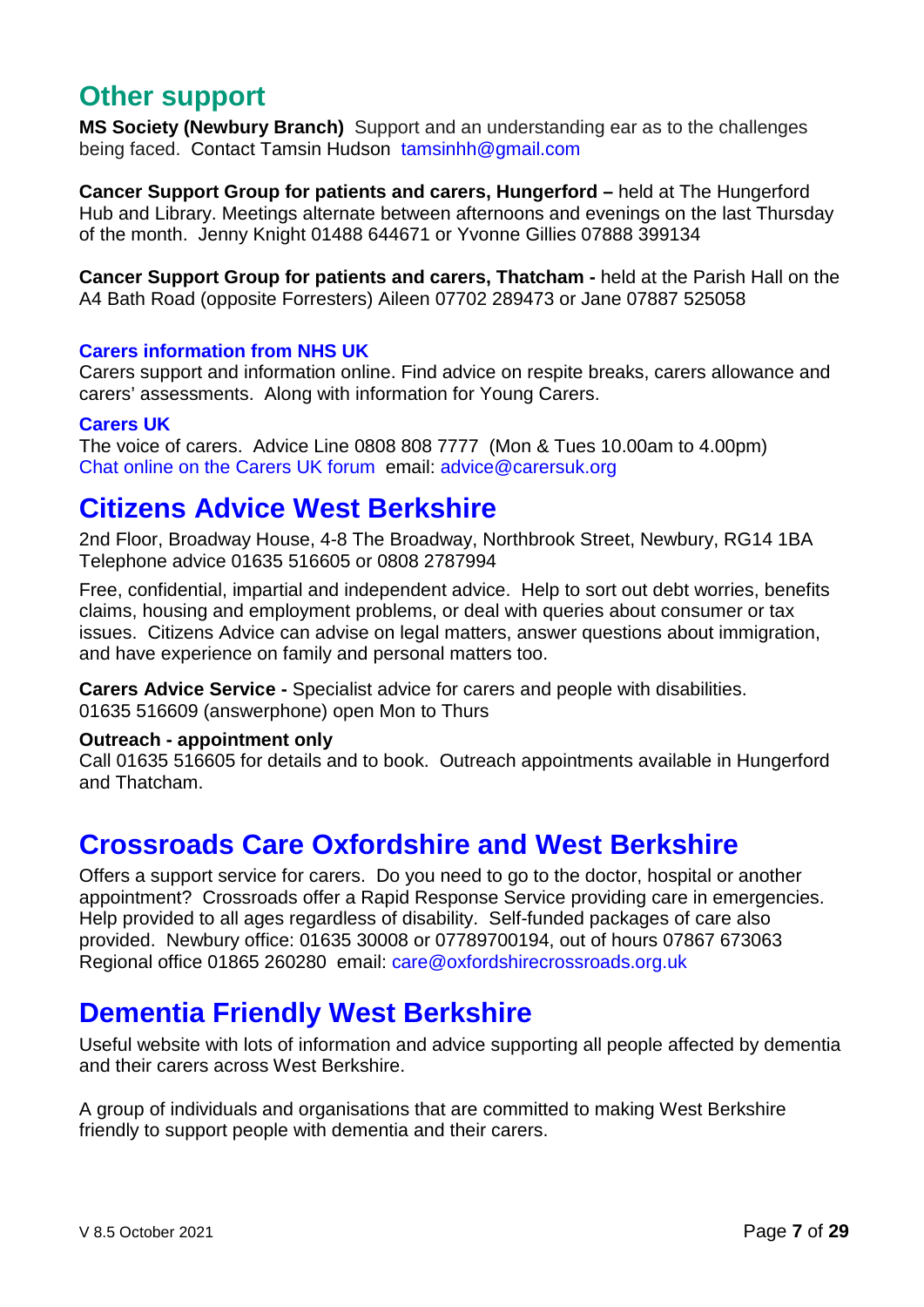# <span id="page-8-0"></span>**[Help with transport and getting about/Blue badge](https://info.westberks.gov.uk/publictransport)**

**[Volunteer Centre West Berkshire](https://www.volunteerwestberks.org.uk/) -** If you find it difficult to use public transport – find your nearest Volunteer Centre, West Berkshire scheme below or ring 01635 49004;

- [Volunteer Car and Driver Schemes](http://www.volunteerwestberks.org.uk/car_scheme.htm) provide transport to appointments of all kinds
- [Newbury and Thatcham Handybus](https://www.volunteerwestberks.org.uk/our-services/handybus/) takes groups of people on shopping trips and excursions 01635 37111 [handybus@vcwb.org.uk](mailto:handybus@vcwb.org.uk)
- [Newbury Shopmobility](https://www.volunteerwestberks.org.uk/our-services/shopmobility/) provides wheelchairs (loan or hire) & scooters for people to use in Newbury**. 01635 523854**

[Local buses and other transport options](http://info.westberks.gov.uk/publictransport) - Find more information about local buses, trains, stations and other transport services near to your home, workplace or another location in West Berkshire. [Download a copy](http://info.westberks.gov.uk/CHttpHandler.ashx?id=35916&p=0) of the District-wide travel guide.

WBC Transport Services Tm 01635 519394 **[transport@westberks.gov.uk](mailto:transport@westberks.gov.uk)** 

#### **[Blue Badge application](https://info.westberks.gov.uk/bluebadge) - Information on eligibility: 01635 503276**

#### **[Safer Journey Cards](https://info.westberks.gov.uk/saferjourneycard)**

Easy to use travel cards for residents with hidden disabilities and mobility difficulties to show to the bus driver and to help them understand your journey needs. Contact: Transport Policy Team on **01635 519505** [ltp@westberks.gov.uk](mailto:ltp@westberks.gov.uk)

#### **[Bus Passes for Older and Disabled People](https://info.westberks.gov.uk/concessionaryfares)**

Information about concessionary fares for eligible residents in West Berkshire. Apply online Concessionary Fares Team 01635 519800 email: [transport@westberks.gov.uk](mailto:transport@westberks.gov.uk)

#### **Disabled persons railcard**

The Disabled Person's Railcard allows you to buy rail tickets at a discount of up to a third. Additional information on the 'Transport if you are Disabled' section on the Gov.UK website. <https://www.gov.uk/transport-disabled> alternatively visit the National Rail website to complete an application form for a railcard: [www.disabledpersons-railcard.co.uk](http://www.disabledpersons-railcard.co.uk/)  email: [railcardhelp@nationalrail.co.uk](mailto:railcardhelp@nationalrail.co.uk?subject=Enquiry%20from%20the%20Disabled%20Persons%20Railcard%20website)

Tel: 0345 605 0525 - 7.00am - 10.00pm Mon to Sun, minicom 0345 601 0132

## <span id="page-8-1"></span>**Out and about; accompanying a disabled person**

Visiting places of interest - many places of interest, museums, theatres, sports venues, National Trust sites, offer discounted / free admission to a companion accompanying a disabled person. To save having to ask for **free entry** at a National Trust property, you can apply for an [Essential Companion](https://www.nationaltrust.org.uk/features/access-for-everyone) card in advance which will allow one or two carers access.

For an excellent **Accessibility Guide** visit the **AccessAble** website where you will find wheelchair friendly venues or check out disabled access and facilities throughout the UK. Download the free App to use AccessAble on the go. <https://www.accessable.co.uk/>

**Cinema Exhibitors' Association Card** - A national card for disabled people. It entitles the holder to one free ticket for a person accompanying them to the cinema. Valid for one year. 0239224 8545 Textphone 18001 023 9224 8545 <https://www.ceacard.co.uk/>

#### **Changing places toilets**

Toilets fitted with specialist equipment including an overhead hoist to meet the needs of people with complex disabilities.<http://www.changing-places.org/>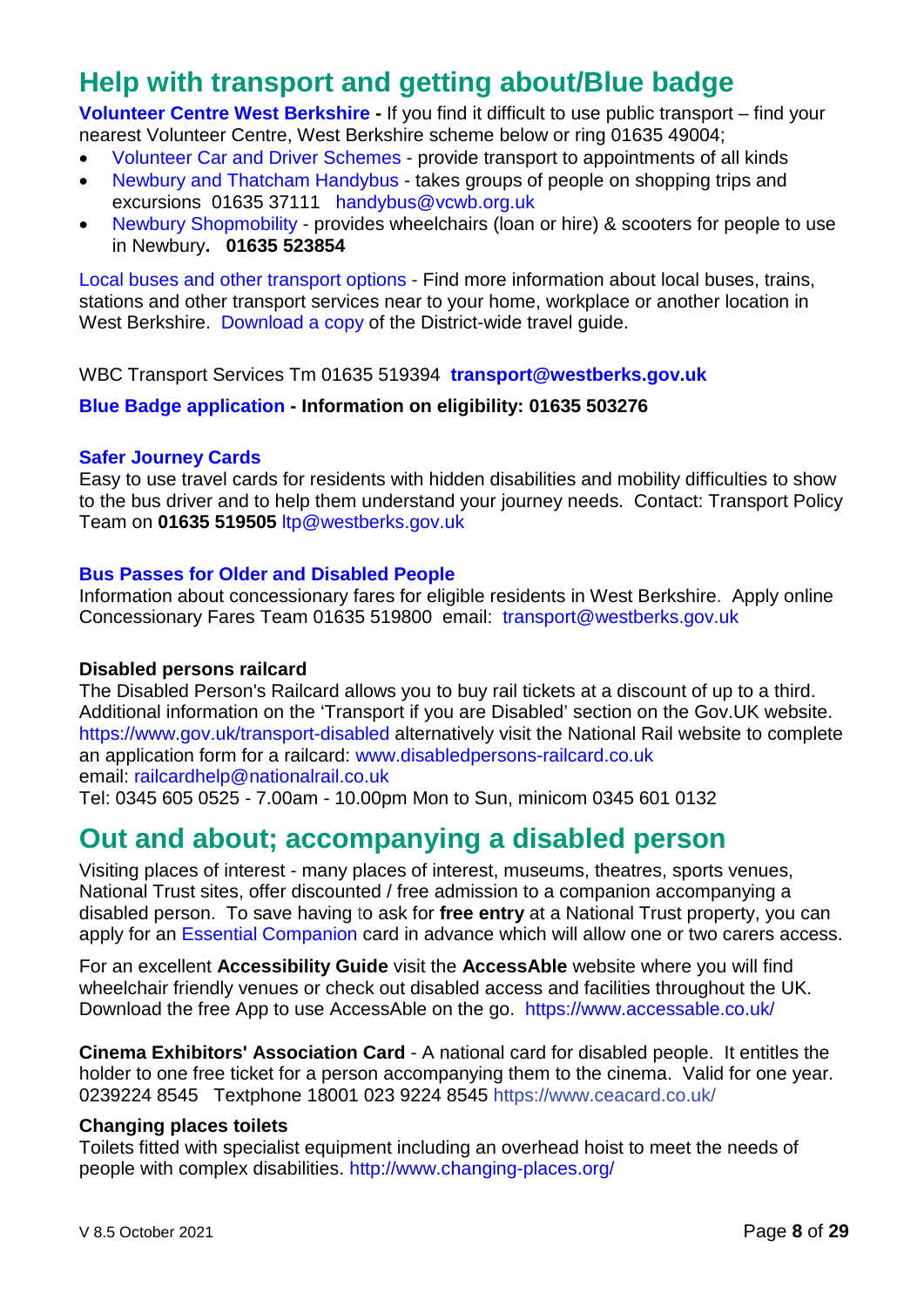#### **[Toilet card](https://www.bladderandbowel.org/help-information/just-cant-wait-card/) - free**

The 'Just Can't Wait' toilet card uses the universally acknowledged toilet signage. Finding a toilet when out and about continues to be a priority for many people affected by a bladder or bowel problem. Download the 'Just can't wait card' app which provides a map showing the nearest toilet. General enquiries 0800 031 5406 email: [help@bladderandbowel.org](mailto:help@bladderandbowel.org)

Make sure you know where toilets are when planning your trip. The Great British Public Toilet Map website will help.<https://www.toiletmap.org.uk/>

#### **[RADAR keys to access public conveniences](https://www.disabilityrightsuk.org/shop/official-and-only-genuine-radar-key)**

Offering disabled people independent access to locked public toilets around the country. Toilets fitted with National Key Scheme (NKS) locks can be found in shopping centres, pubs, cafés, department stores, bus and train stations and many other locations in most parts of the country. The scheme requires users to have a special Radar NKS key to gain access to accessible toilets.

**Locally** these are available from [Shopmobility,](http://volunteerwestberks.org.uk/our-services/shopmobility/) Northbrook multi-storey car park, Pembroke Rd, Newbury RG14 1AJ. 01635 523854. Open Mon to Sat 9.30am – 4.00pm. There may be a small charge.

Alternatively you may obtain keys direct from Disability Rights UK 0203 687 0790 <https://www.disabilityrightsuk.org/shop/official-and-only-genuine-radar-key>

### <span id="page-9-0"></span>**Section 4: Emergency help / Emergency plans**

#### **[Out of Hours Social Care Services](http://info.westberks.gov.uk/index.aspx?articleid=29212&contact=1)**

West Berkshire Adult Social Care Services: in an emergency to do with social care only that cannot wait until the following day call **01344 786543**

#### **Emergency Services 999**

For **all life threatening emergencies** and also if someone falls and you cannot lift them the operator will send an ambulance on a non-emergency basis. **Text phone** or minicom **18000**

**111 - You can call 111 when you need medical help fast but it's not a 999 emergency.**

**Police (non-emergency number) 101 - If you are deaf, deafened, hard of hearing or have a speech impairment, a text phone is available on 18001 101**

#### **[Mental Health support](https://www.berkshirehealthcare.nhs.uk/our-services/mental-health-and-wellbeing/crisis-resolution-and-home-treatment-team-crhtt/) 24 hr crisis- To contact CPE call - 0300 365 2000 (press option 4).**

Helping to support people who are experiencing mental health problems. The Common Point of Entry (CPE) takes all new and self referrals for mental health services and makes an initial screening assessment. **[gateway@berkshire.nhs.uk](mailto:gateway@berkshire.nhs.uk)**

## <span id="page-9-1"></span>**Carers' Emergency Card**

A small photo ID card carried by carers to alert others to the fact that there may be a dependant person at home in need of help.



To request a card and further information call TuVida Carers Hub on 0118 324 7333 <https://www.tuvida.org/berkshire> email: [berkshire@tuvida.org](mailto:berkshire@tuvida.org)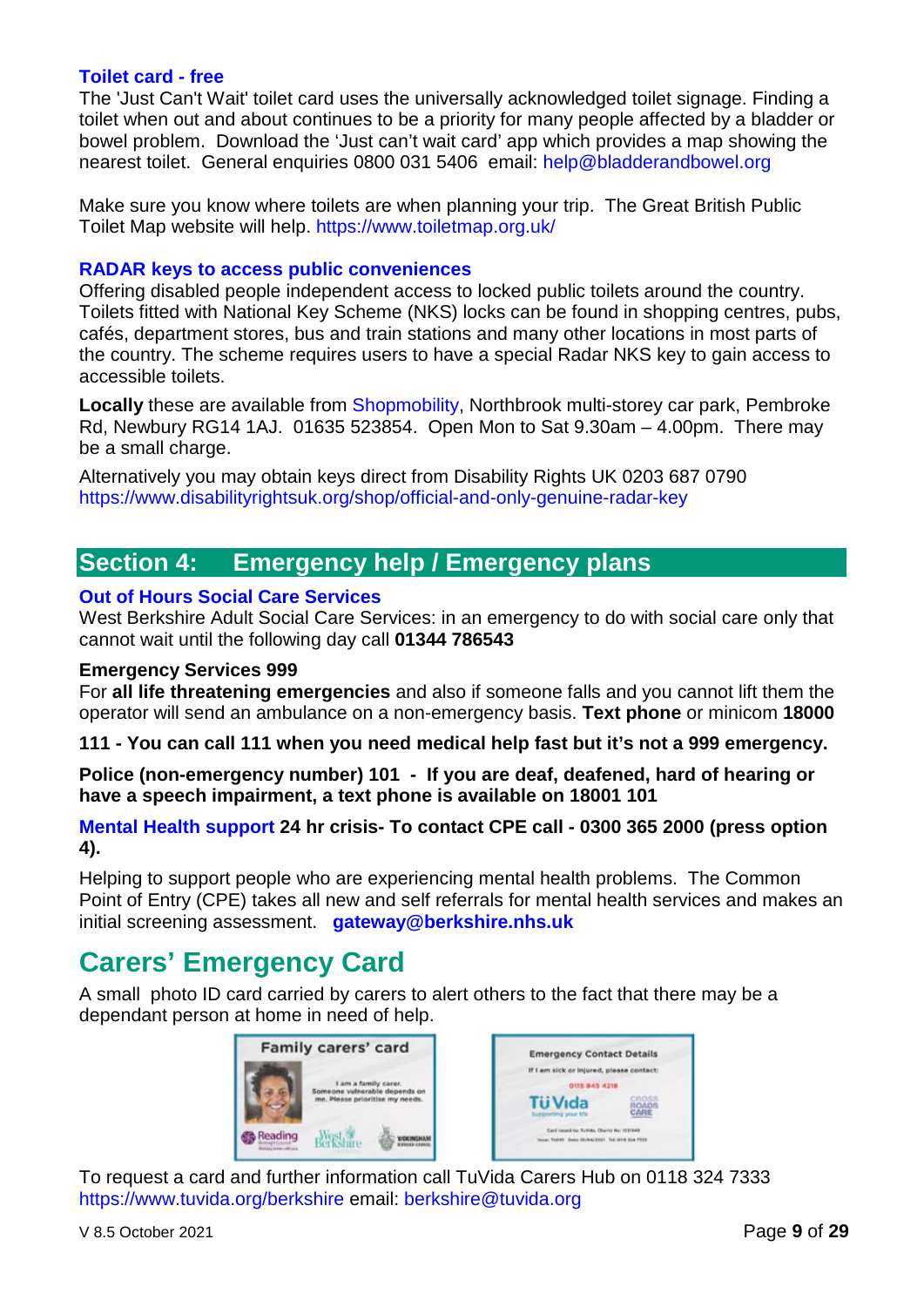**[Electricity](https://www.ssepd.co.uk/PowerCuts/)**– power cuts call 105, emergencies Central Southern England 0800 072 7282

#### **[Scottish & Southern Electricity Networks \(SSE\) & Thames Water](https://www.ssen.co.uk/PSR/Thameswater/)**

**Priority Services Register**. You could be eligible if:

- 
- 
- You have children under the age of 5 at home
- have problems making decisions that affect your daily life (such as dementia)
- You are deaf or hard of hearing You are blind or partially sighted
- You are disabled **•** You are chronically ill
	- You are over 60 years of age
	- are living with a mental health condition

Some of the benefits once you have registered:

- you can benefit from extra help in electricity or water-related emergencies.
- you'll have access to a dedicated telephone helpline, which you can call at any time of day
- In the unlikely event your water stops flowing or your lights go out for a long period of time, we'll give you a call to discuss what's happened, what we're doing to fix it, and any additional support you might need, including an alternative supply of water or power

You will be notified about any planned power cuts or essential maintenance in your area. To join the Priority Services Register call: From a landline **0800 294 3259,**  Textphone: **0800 316 5457**

**[Gas emergencies](https://www.nationalgrid.com/uk/gas-transmission/safety-and-emergencies/emergencies-and-safety-advice)** - National Gas Emergencies 0800 111 999.

#### **Emergency Care Information for the cared for**

Write up important information about the person being cared for, including essential details to help professionals in the event of needing Emergency Care i.e. illness/disability, medication.

#### **Emergency plan for the carer**

If you are not able to care for those you look after at any point in the future, have a plan in place. Excellent tips on the [Carers UK website.](https://www.carersuk.org/search/planning-for-emergencies)

**[The Herbert Protocol,](https://dementia.berkshirerescue.org.uk/)** keeping people with dementia safe **–** A scheme which encourages carers to compile useful information which could be used in the event of a vulnerable person going missing. Berkshire Lowland Search & Rescue.

#### **[Message in a Bottle Scheme](http://www.newburylions.org.uk/info/what-we-do/message-in-a-bottle/) – Launched by Lions Clubs across the UK**

Essential information kept in a bottle in the fridge, emergency services will know about it because there are stickers on the front door and fridge. Bottles and forms are available **FREE** at local chemists, health centres and housing associations or email [miab@newburylions.org.uk](mailto:miab@newburylions.org.uk?subject=Message%20in%20a%20Bottle%20Request)

#### **[Thames Water](https://www.thameswater.co.uk/Help-and-Advice/Report-a-problem/Report-a-problem?type=leak)**

#### Leakline on 0800 714 614

Public sewer blockage or flooding on 0800 3169 800 Textphone [\(Use Relay UK\)](https://www.relayuk.bt.com/how-to-use-relay-uk/use-relay-uk-with-textphone.html) for hard of hearing customers only for leaks and sewer blockage 18001 then number above, mobile numbers are not accepted via this number.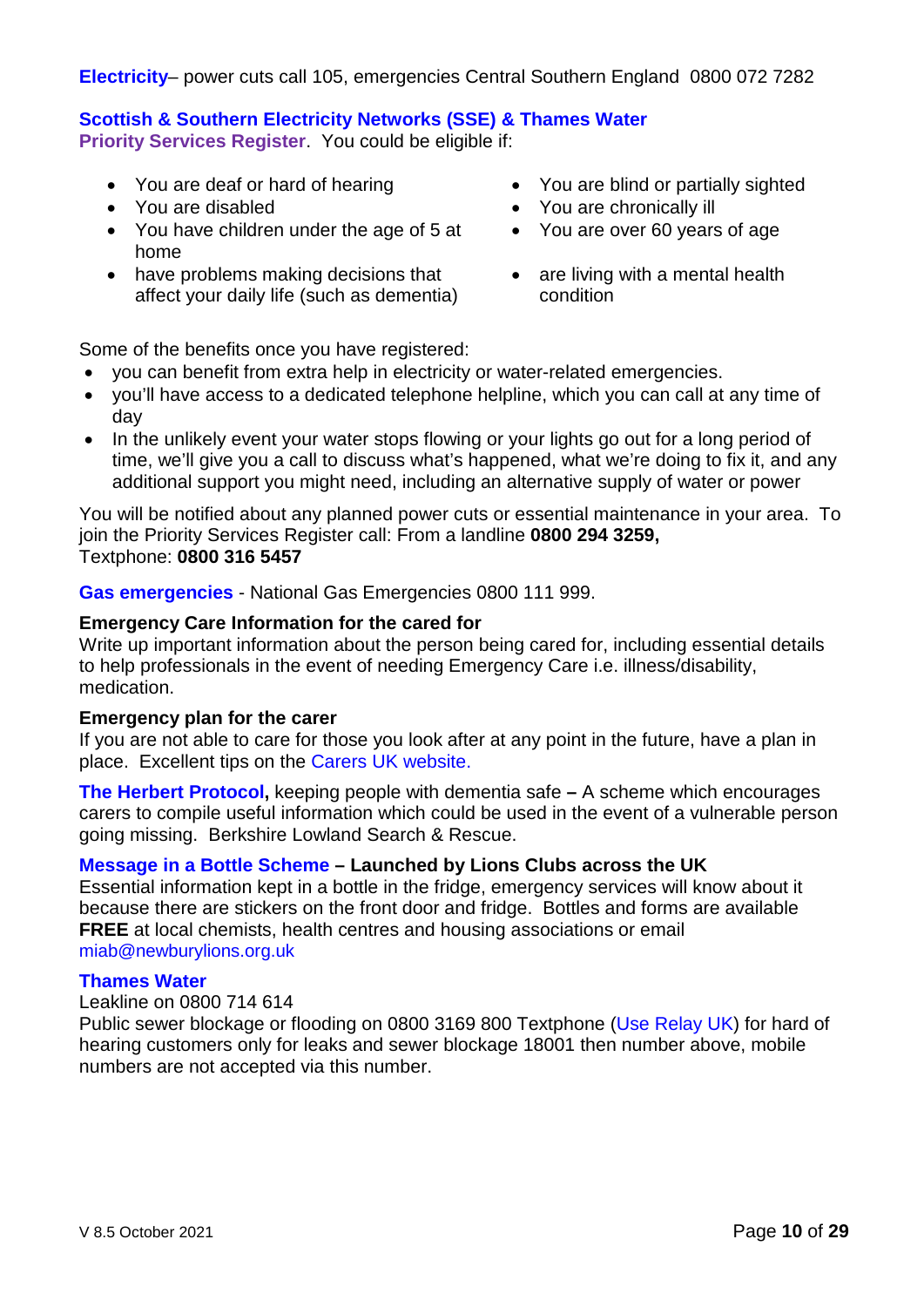# <span id="page-11-0"></span>**Listening / support organisations**

#### **[Time To Talk](http://t2twb.org/)**

Free and confidential counselling service for young people aged 11 to 25. 01635 760331 email: [hello@t2twb.org](mailto:hello@t2twb.org)

#### **[Counselling Directory](https://www.counselling-directory.org.uk/)**

List of counsellors and psychotherapists who are registered with a recognised professional body. Customer Service Team: 0333 325 2500

#### **[Newbury Family Counselling Service](http://www.newburycounselling.org/)**

Free counselling service for parents & carer. 07717 591550. [nfcs.manager@googlemail.com](mailto:nfcs.manager@googlemail.com) for professional enquiries

**[Eight Bells for Mental Health Support](http://eightbellsnewbury.co.uk/) in Newbury, Thatcham and surrounding areas**  07387 962220 Email: [coordinator@eightbellsnewbury.co.uk](mailto:coordinator@eightbellsnewbury.co.uk)

**[MIND](https://www.mind.org.uk/information-support/helping-someone-else/)** If you are supporting someone with a mental health problem

#### **[No Panic](https://nopanic.org.uk/help-for-carers/)** - practical help for carers 0300 772 9844

**[Recovery in Mind](https://recoveryinmind.org/) -** Is a community organisation offering free-of-charge online courses to adults living in West Berkshire, to enable them to self-manage their own mental health and wellbeing. <https://recoveryinmind.org/>Email: [mail@recoveryinmind2016.com](mailto:mail@recoveryinmind2016.com)

**[Rethink Mental Illness](https://www.rethink.org/advice-and-information/carers-hub/)** – caring for someone with a mental illness.

Advice line 0300 5000 927

#### **[NHS Talking Therapies](https://talkingtherapies.berkshirehealthcare.nhs.uk/) for adults aged 17 and over**

Team of advisers and therapists who can help you to overcome life's difficulties and problems and manage them better. Self referral. You must be registered to a GP in Berkshire. Stress control workshops. 0300 365 2000 Email: [talkingtherapies@berkshire.nhs.uk](mailto:talkingtherapies@berkshire.nhs.uk)

#### **Relate Berkshire - [Relationship counselling](https://www.relate.org.uk/find-my-nearest-relate/outpost/newbury-berkshire-relate)**

Counselling for couples having difficulties in their relationship. 0118 987 6161 email: [appointments.berkshire@relate.org.uk](mailto:appointments.berkshire@relate.org.uk)

#### **[Newbury Samaritans](http://www.samaritans.org/branches/samaritans-newbury) 58 West St Newbury, [Reading](https://www.samaritans.org/branches/reading/) 59A Cholmeley Rd, Reading**

Helpline 116 123 (this number is free to call) [0330 094 5717](tel:+443300945717) (local call charges apply) or email: **[jo@samaritans.org](mailto:jo@samaritans.org)** Confidential helpline is always available - 24 hrs a day. There will always be a person there on the other end of the phone to listen to someone in crisis.

### <span id="page-11-1"></span>**Section 5: Equipment / Assistive Technology / Technology Enabled Care (TEC) & Telehealth**

There is a wide range of devices and services available that can help to support people at home, provide reassurance to carers and reduce accidents and falls in the home, amongst other things.

**Assistive Technology (AT)** consists of 'stand alone' pieces of equipment (not connected to a monitoring/response service) such as simple mobile phones, bath plugs that reduce the risk of scalding and flooding, remote control for electrical items in the home, automatic pill dispensers etc.

If memory loss is a problem, there are many devices that can help for example:

- alarm medication reminders
- sensors to switch off gas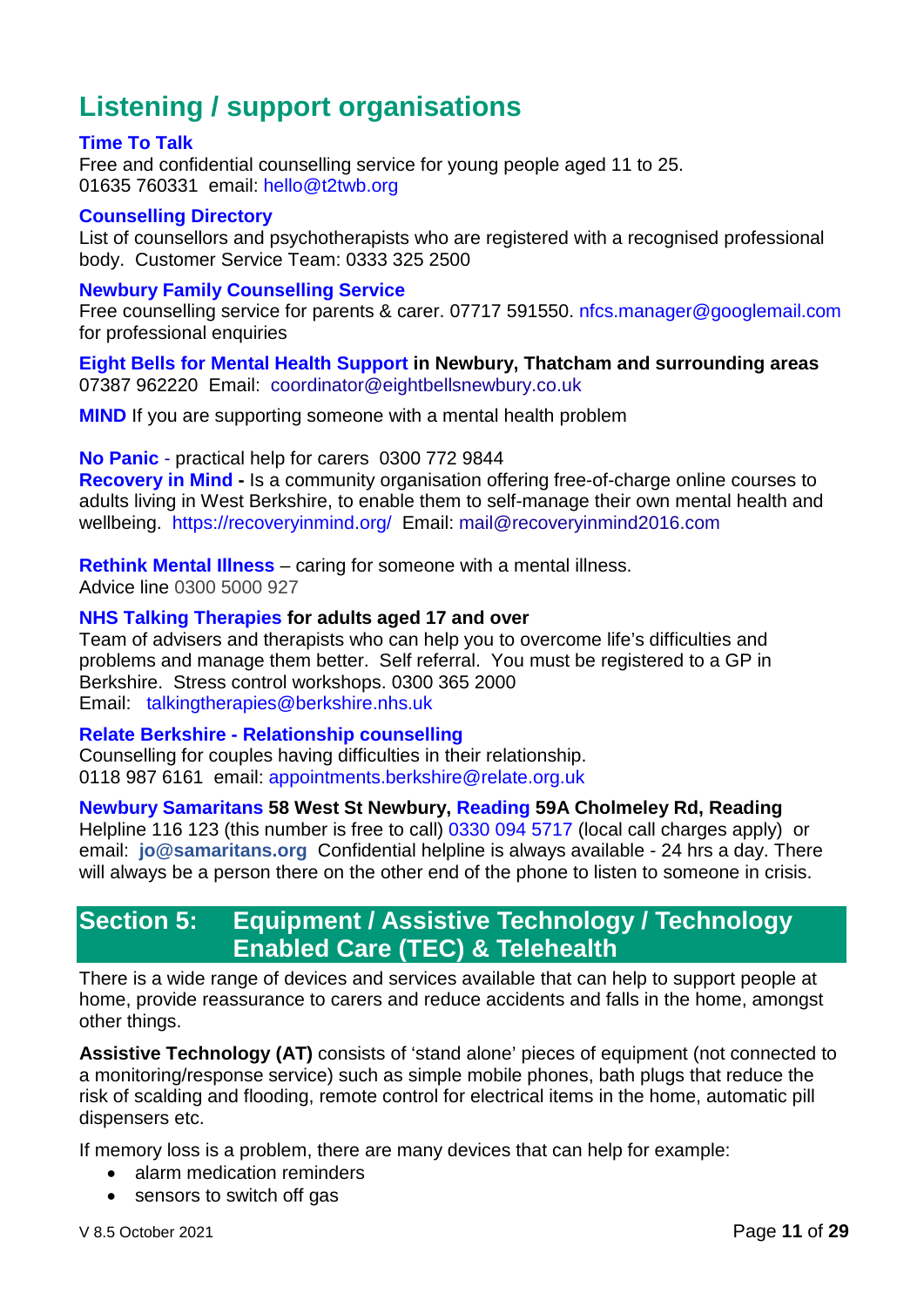The Alzheimer's Society have a range of [useful products](https://www.alzheimers.org.uk/get-support/staying-independent/equipment-adaptations-improvements-home) for someone living with dementia.

**[Which?](https://www.which.co.uk/reviews/assistive-technology/article/guides)** Guidance and advice on the right assistive technology to suit your needs.

**Telecare** is a service often linked to an alarm system that triggers a warning at a control centre. This means that an alarm is responded to within a certain time. These options need either a family member/friend or a response service to be able to respond when contacted by the control centre. Some examples:

- chair or bed sensors linked to a pager these make an alarm call if you are out of bed for longer than a preset time
- pressure mats with sensors and placed beside a bed, chair or by a door these send an alert to a monitoring centre if you get out of bed and don't return
- a wearable alarm, on a pendant, belt or a watch.

Both Telecare and Assistive Technology can be purchased privately.

Alternatively, your local NHS may pay for a telecare system as part of a continuing healthcare or intermediate care package, if you are eligible. NHS continuing healthcare Locally, [Safe and Well Berkshire](http://www.safeandwell.co.uk/berkshire) can help you choose daily living aids, or guide you to other local services which may help to make your life easier at home. They can also advise where you can try daily living aids. <http://www.safeandwell.co.uk/berkshire>

**Telehealth -** Telehealth typically involves electronic sensors or equipment that monitors vital health signs from home, or while on the move. This can mean fewer unplanned hospital or GP visits, and can significantly improve an individual's health and quality of life.

If you think telehealth would be beneficial to you, please speak to your GP.

**Smart home technology** uses phone networks and internet connections to enable you to manage a person's wellbeing and independence. The ['Which Later Life Care'](https://www.which.co.uk/reviews/assistive-technology/article/telecare-information-for-the-elderly-adCkx1V2ifWh) website provides guidance on the options available.

#### **Emergency Alarm Systems (help in the home or garden)**

**[Age UK](https://www.ageuk.org.uk/) pendant alarm service**. To buy or request a demonstration with PPP Taking Care 0800 011 3846

**[NRS Healthcare](https://www.nrshealthcare.co.uk/household-aids/telephones-health-alarms)** telephones and health alarms

**[Sovereign Housing Association](https://www.sovereign.org.uk/careline)** – Careline 01635 279505, [careline@sovereign.org.uk](mailto:careline@sovereign.org.uk)

Alternatively search the **[West Berkshire Directory](https://directory.westberks.gov.uk/kb5/westberkshire/directory/results.page?adultchannel=2-11) 'Need help at home' personal alarms/telecare' category** for a sample of providers.

## <span id="page-12-0"></span>**Equipment**

#### **Buying your own equipment.**

Equipment is widely available online. You may like to visit a local equipment shop where you can often try before you buy.

#### **Help Choosing the Right Equipment**

To work out what equipment would make life easier:

#### **[Safe+Well Berkshire](https://www.safeandwell.co.uk/berkshire) – a service run by NRS Healthcare**

Offers free advice and guides on a wide selection of equipment, assistive technology and telecare items. An Occupational Therapist can also come to your home (there is a charge for this service.) NRS Healthcare, Units 1, 2 & 3, Ely Road, Theale Commercial Estate, Theale, Berkshire RG7 4BQ 0118 903 2410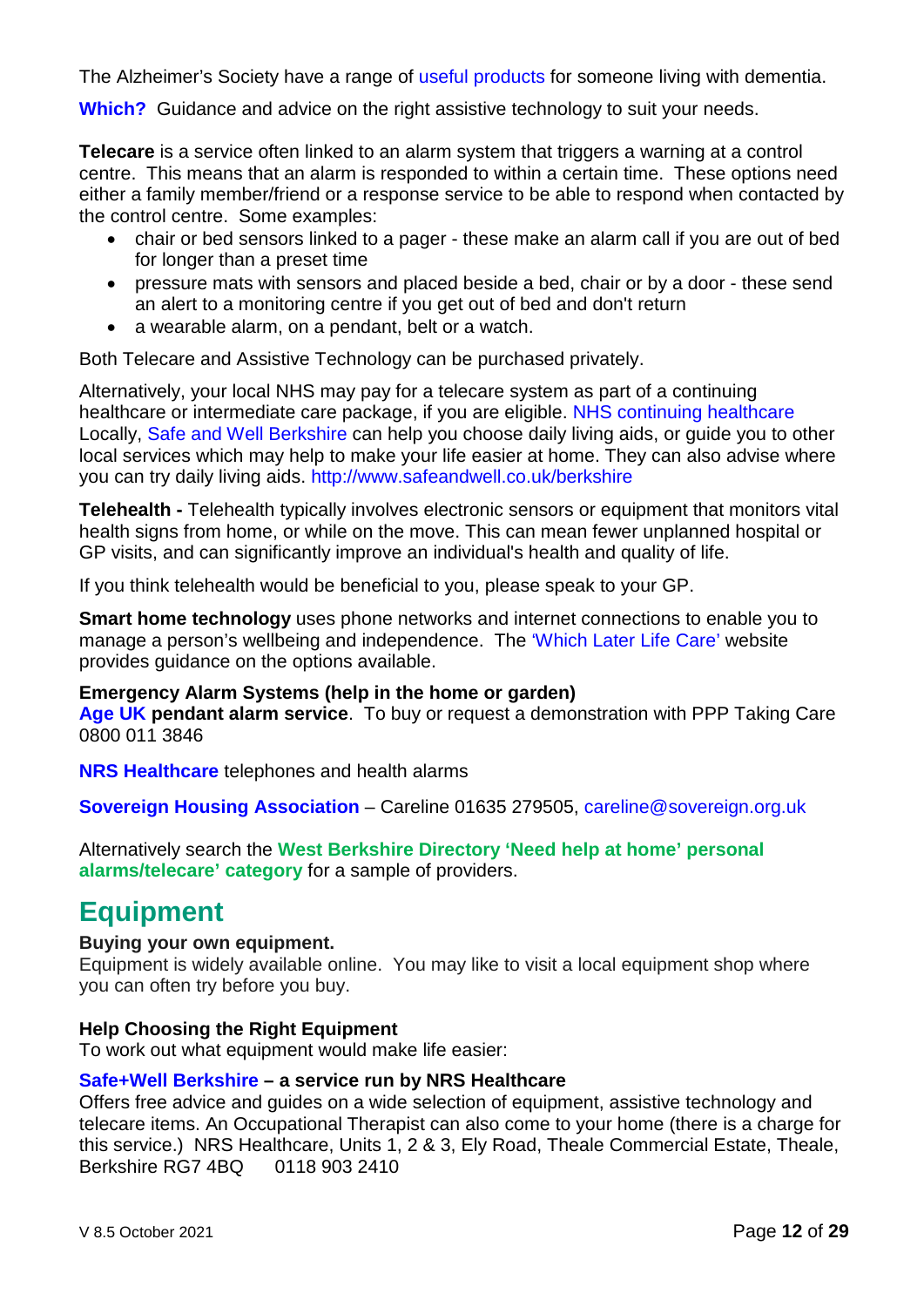#### **AskSARA - [Disabled Living Foundation \(DLF\) \(part of Shaw Trust\)](https://carersuk.livingmadeeasy.org.uk/)**

An online tool that helps you find useful impartial advice and products that make daily life easier. There is also a self assessment tool that you can use to help you decide what equipment or adaptations may help you. This is promoted via CarersUK for carers. <https://carersuk.livingmadeeasy.org.uk/>

#### **[Remap Custom made equipment](https://berkshire.remap.org.uk/)**

Providing free custom-made equipment that you cannot buy to help disabled people live more independent lives. <https://berkshire.remap.org.uk/>Berkshire contact Robert Monk 07845 654967

Email: [Berks.CaseOfficer@remapgroups.org.uk](mailto:Berks.CaseOfficer@remapgroups.org.uk)

#### **[British Red Cross Society](https://www.redcross.org.uk/get-help/hire-a-wheelchair)**

Provide a short-term medical loan service, such as mobility aids, wheelchairs, kitchen equipment and household accessories. By arrangement only **Newbury** 0300 456 1914 option 2 **Reading** 01189 358 236 [berks@redcross.org.uk](mailto:berks@redcross.org.uk)

**[Newbury Shopmobility](http://volunteerwestberks.org.uk/our-services/shopmobility/) -** hire/loan wheelchairs and mobility scooters. 01635 523854

You can find more information on equipment and assistive technology on the [West Berkshire](https://directory.westberks.gov.uk/kb5/westberkshire/directory/results.page?adultchannel=2&qt=&term=)  [Directory,](https://directory.westberks.gov.uk/kb5/westberkshire/directory/results.page?adultchannel=2&qt=&term=) use the filters to refine your search.

### **Equipment from NRS or NHS - Returning loaned aids and equipment** If no longer used, please arrange collection 0344 893 6960

### <span id="page-13-0"></span>**Section 6: Help from the NHS**

### **GP**

**You must inform your GP that you are a carer.** Ensure you register your details with your GP. This helps your GP to be are aware of your caring responsibilities and the potential impact on your own health and take account of your needs as a carer when trying to arrange appointment times that fit in with your caring responsibilities

## **[NHS](https://www.nhs.uk/nhs-services/services-near-you/)**

To find local health services near you – GPs, A&E hospitals, Dentists, Pharmacies, Opticians

### **[NHS dental treatment for adults who have special needs](https://www.berkshirehealthcare.nhs.uk/our-services/adult-healthcare/dental-service/)**

This includes anxious adults with learning and physical disabilities, complex medical problems or mental health difficulties, and frail older people. Referral required. 01635 273 428. Reading clinics: 0118 920 7529 (Corwen Rd) 0118 9422250 (Northumberland Avenue)

### <span id="page-13-1"></span>**[SCAS operates the non-emergency Patient Transport](http://www.scas.nhs.uk/our-services/non-emergency-patient-transport-service/)  [Service \(PTS\) in Berkshire](http://www.scas.nhs.uk/our-services/non-emergency-patient-transport-service/)**

For people who are unable to use public or other transport due to their medical condition, and including those who are:

- attending hospital outpatient clinics
- being admitted to or discharged from hospital wards
- needing life-saving treatments such as radiotherapy, chemotherapy or renal dialysis or DVT treatment.

Thames Valley patient eligibility line Monday to Friday 7am to 7pm 0300 100 0015 PTS cancellation line 0300 790 0143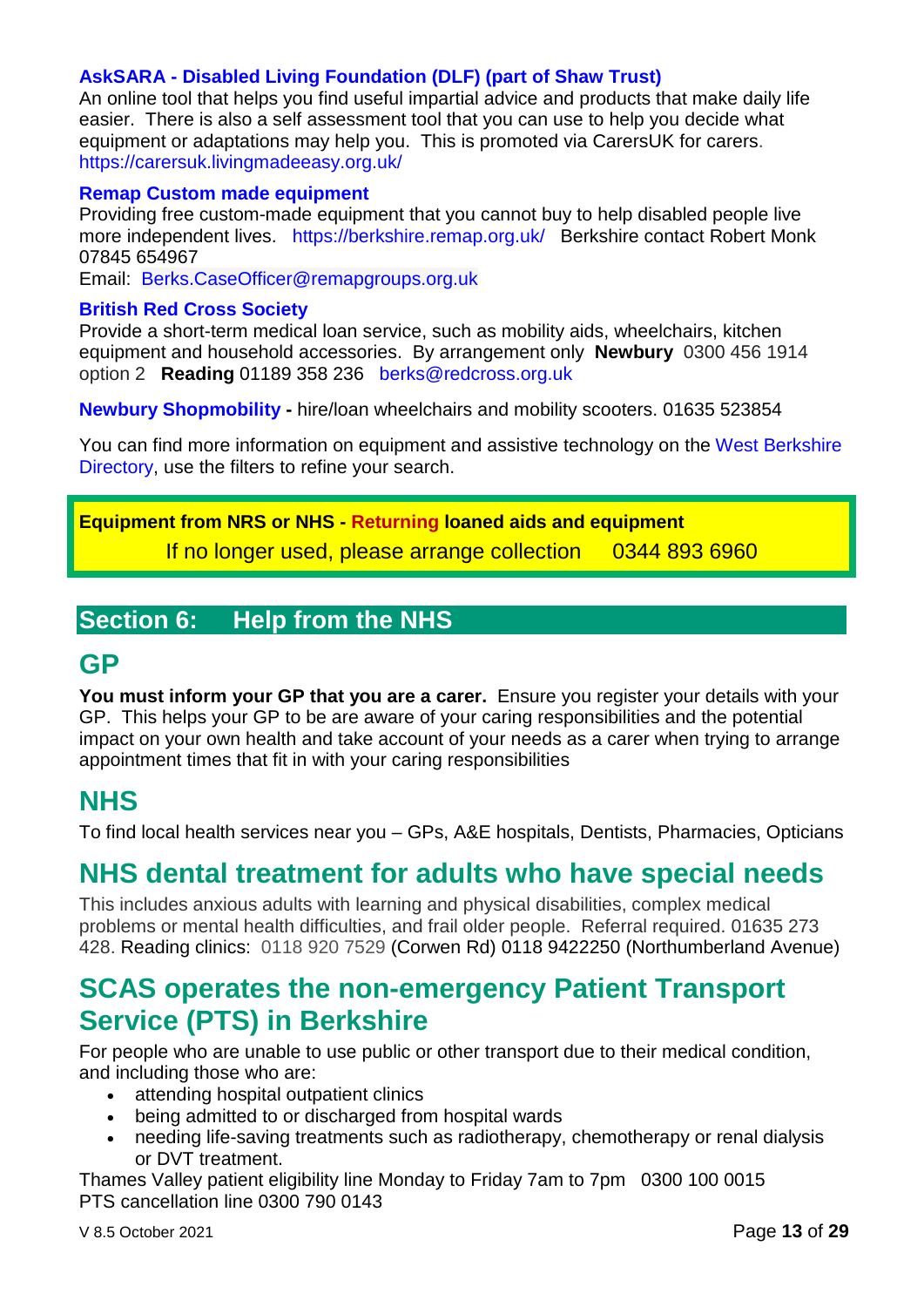# <span id="page-14-0"></span>**[Information for carers of people going into hospital](http://www.royalberkshire.nhs.uk/information-for-carers.htm)**

What you can expect and how you can help and work with Royal Berkshire Hospital staff to get the best for the person you are an unpaid carer for, for example: you are entitled to a free car parking space. Pick up a leaflet from the hospital.

#### **For people with a learning disability**

<https://www.royalberkshire.nhs.uk/patients-and-visitors/disabled-patients/> You can also find easy read information on this webpage. Patient relations 0118 322 8338, Learning Disability Coordinator 0118 322 8159

[Hampshire Hospitals information](https://www.hampshirehospitals.nhs.uk/patients-visitors/health-information-point-hip/information-patients-learning-disabilities)

#### **For people with a mental illness**

Rethink Mental Illness – [useful downloadable leaflet](https://www.rethink.org/advice-and-information/carers-hub/going-into-hospital-for-carers-friends-and-relatives/)

## <span id="page-14-1"></span>**[Patient Information Point \(PIP\)](https://www.berkshirewestccg.nhs.uk/contact-us/patient-information-point-pip/)**

Provides a wide range of information to anyone who wants to find out more about illnesses or where they can get support. PIP is based at West Berkshire Community Hospital, Rookes Way, Benham Hill, London Rd Thatcham RG18 3AS 01635 273324 email: [bks-tr.Enquiriespip@nhs.net](mailto:bks-tr.Enquiriespip@nhs.net)

### <span id="page-14-2"></span>**[Patient Relations](http://www.royalberkshire.nhs.uk/get-in-touch/pals.htm)**

Free, informal, confidential help and advice for patients, carers and their families. 0118 982 2720 Email [bwccg.bwpalscomplaints@nhs.net](mailto:bwccg.bwpalscomplaints@nhs.net) [www.royalberkshire.nhs.uk/get](http://www.royalberkshire.nhs.uk/get-in-touch/pals.htm)[in-touch/pals.htm](http://www.royalberkshire.nhs.uk/get-in-touch/pals.htm)

### <span id="page-14-3"></span>**Section 7: Taking a break**

All carers need to have time off to have a break from caring and sometimes you both need a break from each other - time to be your own person again. The break may be for a few hours, a few days, or longer periods on a regular basis. This is sometimes called 'respite' and sometimes 'replacement care'. Even if you do not want a break at this time it's good to know what is available and how to arrange a planned or 'emergency' break.

#### **[Crossroads Care Oxfordshire and West Berkshire](http://www.oxfordshirecrossroads.org.uk/)**

Crossroads Care provides a trained carer to stay with someone at home while the carer has a break to go shopping or pursue a hobby. They also provide a service for children with a disability. Grant funding is available. Self funders and holders of personal budgets can also purchase care direct, donations welcomed. Care is assessed on an individual basis to suit the care needs.

Crossroads Care has two three berth caravans in Somerset which take up to 8 people each. Unfortunately, they have no disabled access. Newbury: 01635 30008 Oxford: 01865 260280 [care@oxfordshirecrossroads.org.uk](mailto:info@newburycrossroads.org.uk)

#### **TuVida (Berkshire) Carers Hub – [Free gym memberships](https://www.tuvida.org/berkshire)**

Take advantage of free membership at a local gym and have access to the gym, pool, jacuzzi or any of the exercise classes. Carers **who are registered** with TuVida (Berkshire) Carers Hub can ring the Hub on **0118 324 7333** to arrange their membership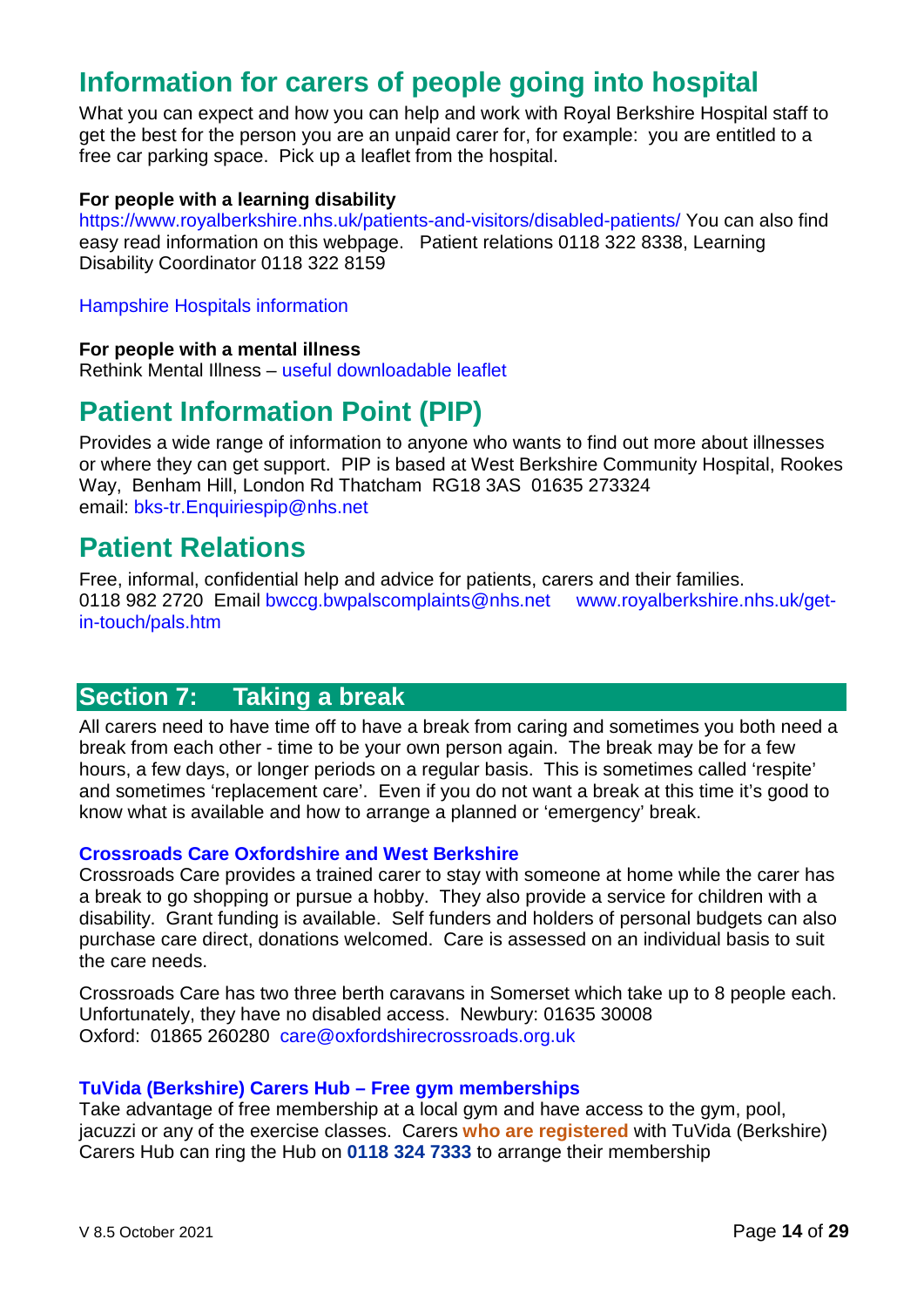Carers can book a maximum of 1 day per week at their chosen gym. Your first visit will include an induction with an experienced trainer. Memberships available at:

Double Tree by Hilton Newbury North, Health Club, Oxford Road, Chieveley RG20 8XY, Hilton Reading, LivingWell Health Club, Drake Way, Reading RG2 0GQ and Nuffield Health Fitness and Wellbeing Gym, 240 South Oak Way, Lime Square, Green Park Reading RG2 6UL

For more information contact the Carers Hub 0118 324 7333 email: [berkshire@tuvida.org](mailto:berkshire@tuvida.org)

#### **[Bond Hotel in Blackpool](https://bondhotel.co.uk/)**

Fully accessible holidays for guests who may have a physical disability, learning disability or need mental health support. 01253 341218 [sales@bondhotel.co.uk](mailto:sales@bondhotel.co.uk)

#### **[Disability Holiday Guide](http://www.disabilityholidaysguide.com/)**

An on-line user-friendly, holiday inspiring website focusing on what's most important – your ability! email**:** [admin@disabilityholidaysguide.com](mailto:admin@disabilityholidaysguide.com)

#### **[Duchess of Kent House](http://www.sueryder.org/how-we-help/Hospices/Duchess-of-Kent-Hospice)**

Full service hospice in Reading that cares for cancer patients and offers respite care to give relatives and carers a break during the illness. 0118 955 0400 email: [enquiries.berkshirewest@sueryder.org](mailto:enquiries.berkshirewest@sueryder.org)

#### **'Forget Me Nots' service provided by Crossroads Care**

Respite breaks offered to people living with dementia or a disability fortnightly on Saturdays at The Phoenix Resource Centre, Newtown Road, Newbury RG14 7EB 01635 30008 email: [care@oxfordshirecrossroads.org.uk](mailto:info@newburycrossroads.org.uk)

### **[Jollydays](http://www.jollydaysholidays.co.uk/supported-holidays.htm) holidays for adults with mild to moderate learning disabilities. 01277**

**355565.** [enquiries@jollydaysholidays.co.uk](mailto:enquiries@jollydaysholidays.co.uk)

#### **[The Jumbulance Trust](https://www.jumbulance.org.uk/)**

Makes accessible travel possible for adults and children who are disabled or have serious or complex health conditions. 07483 414330 Email: [info@jumbulance.org.uk](mailto:info@jumbulance.org.uk)  <https://www.jumbulance.org.uk/>

**[My Holiday Place](https://www.myholidayplace.co/) -** Supported holidays in the South West for adults, teens and children with a learning disability. 01934 713840 or 07776 287766. **info@myholidayplace.co**

#### **[Revitalise](https://revitalise.org.uk/respite-holidays/)**

National charity providing essential breaks for disabled people and carers. 0303 303 0145

# **[Seable holidays for blind & partially sighted,](https://seable.co.uk/) disabled and wheelchair users**

The luxury of a holiday to suit your needs. 0203 375 6947

#### **[Traveleyes](http://traveleyes-international.com/holiday/)**

A commercial tour operator providing holidays for both blind and sighted travellers, disabled and wheelchair users. Tel 0113 887 6094

#### **[Yellow Submarine](https://www.yellowsubmarine.org.uk/)**

Is a registered charity that provides holidays for adults and children with learning disabilities across the South East. 01865 236119 [hello@yellowsubmarine.org.uk](mailto:hello@yellowsubmarine.org.uk)

### **For additional holiday/break information visit the West Berkshire Directory using the following link: [https://directory.westberks.gov.uk](https://directory.westberks.gov.uk/kb5/westberkshire/directory/results.action?adultchannel=6-4)**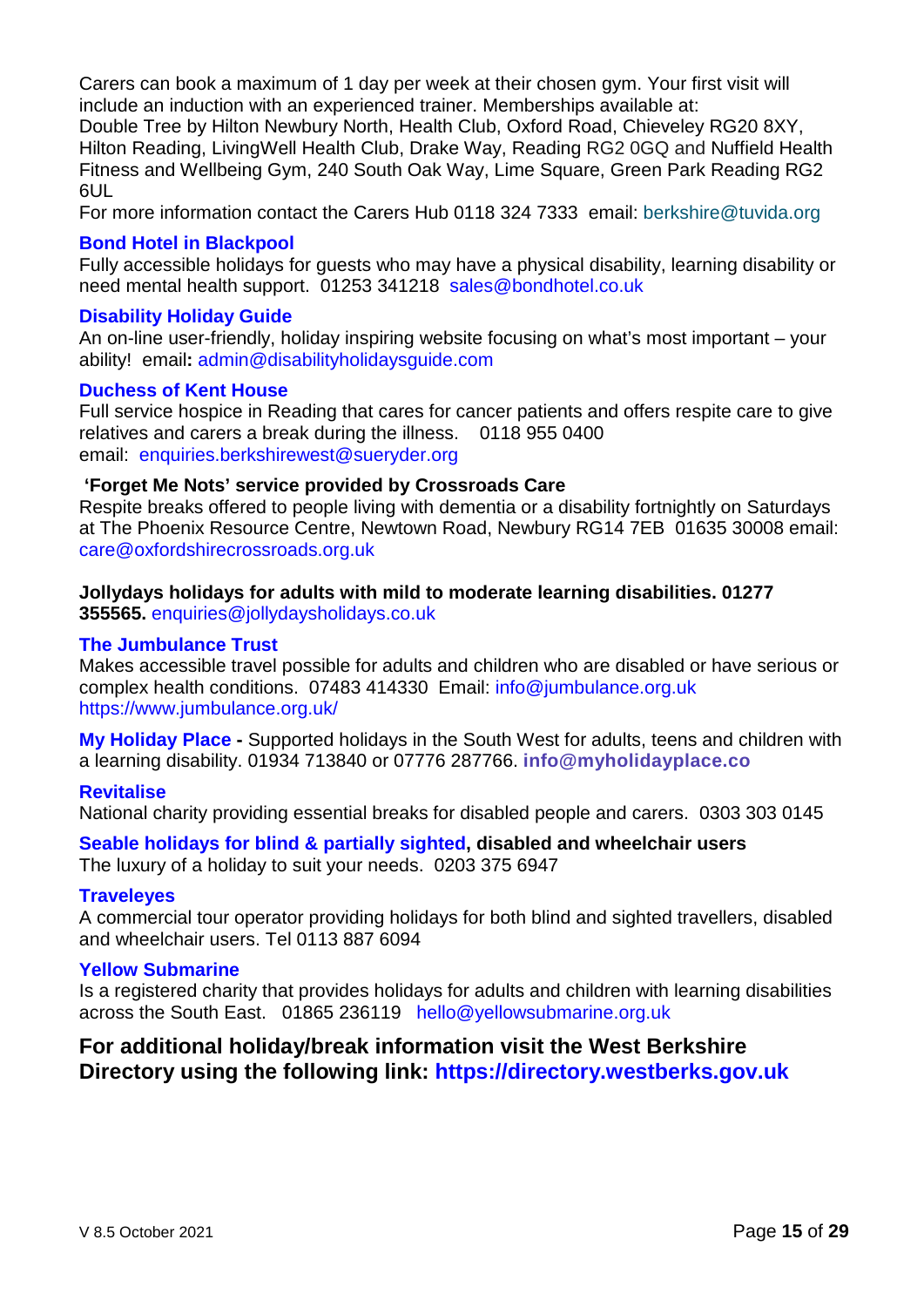# <span id="page-16-0"></span>**West Berkshire Council - [Charging for replacement care](http://info.westberks.gov.uk/index.aspx?articleid=28732) (also referred to as respite care)**

West Berkshire Council Adult Social Care will be able to advise on the options available to enable you to have a break and may also be able to provide some services such as a short break in a care home or regular day services.

### <span id="page-16-1"></span>**Will there be a charge?**

West Berkshire Council will charge for these services based on the personal financial circumstances of the person to be cared for only, as they are the direct recipient of the services. Some service users pay the actual cost, others pay a proportion of the cost, and some make no financial contribution at all. You will be offered a financial assessment and advice about Welfare Benefits that may be available to you.

### <span id="page-16-2"></span>**Section 8: Work**

# <span id="page-16-3"></span>**Caring for someone while working**

Carers may be working when the need to care for someone comes about, and combining working and caring can be stressful. It's important to let your employer know. If you are thinking of leaving work, consider what alternatives there might be. Think about what you will be giving up, and whether you really want to lose it.

Many employers already offer schemes to help carers including information on caring, facilities and support groups in the local area, confidential counselling or welfare services. Others support informal networks of carers within their workplace.

# <span id="page-16-4"></span>**Flexible working and work life balance**

If an employee is caring for someone (e.g. a child or adult) they have the legal right to ask for flexible working. [gov.uk/flexible working](https://www.gov.uk/flexible-working)

Informative guides are available from [Carers UK](https://www.carersuk.org/help-and-advice/work-and-career/other-rights-at-work/your-right-to-flexible-working?gclid=EAIaIQobChMI6Zfwm9nF1wIVRLgbCh0cYgTOEAAYAyAAEgJmC_D_BwE) resources page. You have the right to request flexible working if you are an employee with 26 weeks (6 months) continuous employment at the time you make an application.

Or visit [Age UK](https://www.ageuk.org.uk/information-advice/care/helping-a-loved-one/im-juggling-work-and-caring/) to find: Balancing work and caring under the 'Help for carers looking after a loved one' section.

## <span id="page-16-5"></span>**Returning to work when your caring role has ended**

Often when a caring role has ended you want to return to work but you have lost confidence and might want to consider training or volunteering. [Newbury College](https://newbury-college.ac.uk/adult-learners/digital-and-distance-learning) run a number of Free online learning courses, but everyone has access to a personal tutor, which they can contact face-to-face or via Skype. . Tel 01635 845212 [distancelearning@newbury-college.ac.uk](mailto:distancelearning@newbury-college.ac.uk) [The National Careers Service](https://nationalcareers.service.gov.uk/contact-us) offers advice about careers and skills. 0800 100 900

[Reading College](https://reading.activatelearning.ac.uk/college-life/supporting-you/careers-support/) - activate learning courses. 0800 612 6008

**[Careers Springboard West Berkshire](https://www.careerswestberks.org.uk/info/contacts.htm)** is an excellent place to start for information and advice. Help with writing or improving your CV, improve your interview and phone skills, assistance working your way round the job market and much more. Check out the latest programme (join at any stage) and how to register 01635 254151 [enquiries@careerswestberks.org.uk,](mailto:enquiries@careerswestberks.org.uk?subject=Careers%20Springboard%20Membership%20Enquiry)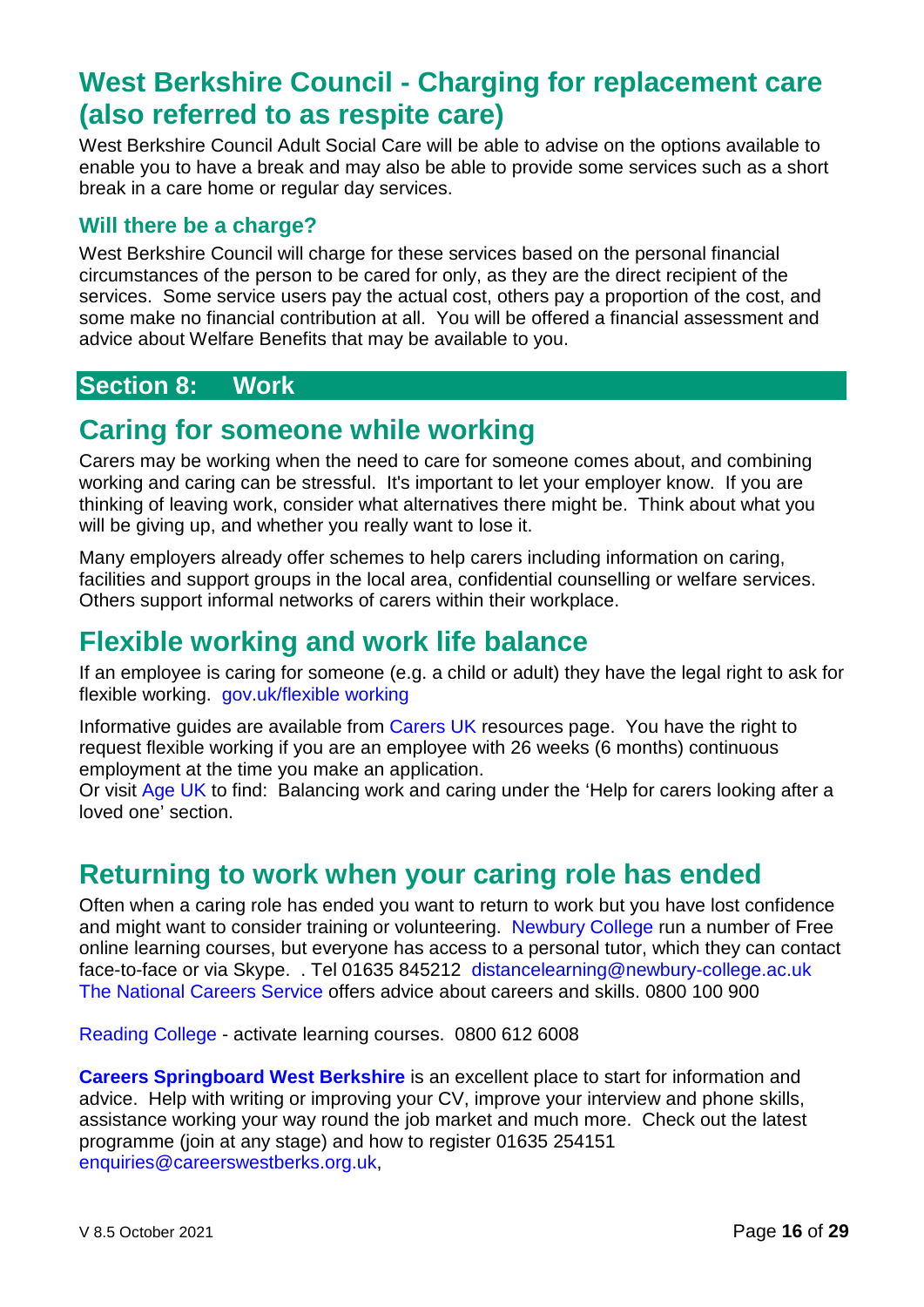**[Community](https://info.westberks.gov.uk/communitycourses) Learning Course** information from West Berkshire Council [aclteam@westberks.gov.uk](mailto:aclteam@westberks.gov.uk) 01635 519060

#### **[Newbury College](http://www.newbury-college.ac.uk/)**

Monks Lane, Newbury, Berkshire RG14 7TD. Courses in Work skills are available to suit different learners' needs. 01635 845000 [info@newbury-college.ac.uk](mailto:info@newbury-college.ac.uk)

**[Volunteer Centre West Berkshire](https://www.volunteerwestberks.org.uk/volunteering/)** has vacancies for an enormous range of volunteering activities on their West Berkshire Volunteer [Opportunities](https://www.volunteerwestberks.org.uk/wp-content/uploads/2021/11/biglist60.pdf) List

**[Job Centre Plus](https://www.gov.uk/moving-from-benefits-to-work/help-for-parents-and-carers)** - your local **Job Centre Plus** should be able to help and advise you, make sure they know about your caring responsibilities. [https://www.gov.uk/moving-from-benefits](https://www.gov.uk/moving-from-benefits-to-work/help-for-parents-and-carers)[to-work/help-for-parents-and-carers](https://www.gov.uk/moving-from-benefits-to-work/help-for-parents-and-carers)

### <span id="page-17-0"></span>**Section 9: Training for carers**

[West Berkshire Council](https://info.westberks.gov.uk/training) can sometimes offer training to help you in your caring role, such as moving and positioning and back care. These courses are often free of charge. 01635 519373 [training@westberks.gov.uk](mailto:training@westberks.gov.uk)

**[British Red Cross](https://www.redcross.org.uk/first-aid/book-a-first-aid-course)** – First Aid Courses bookable online 0344 871 8000

**[St Johns Ambulance](https://www.sja.org.uk/get-advice/) -** Various training courses held in different locations. 0344 770 4800

**[NHS](https://www.nhs.uk/conditions/social-care-and-support-guide/practical-tips-if-you-care-for-someone/how-to-move-lift-and-handle-someone-else/)** - Moving and handling advice.

**[On-line training resource for Stroke carers](http://www.stroke4carers.org/) -** This e-learning resource contains a set of topics which will provide on-line advice, support and information for informal carers.

**[Grey Matter Learning](https://greymatterlearning.co.uk/social-care-courses/stroke-awareness/)** - [Stroke awareness online training course](https://www.alzheimers.org.uk/dementia-professionals/external-training/alzheimers-society-learning-hub)

**[Alzheimer's Society Learning Hub](https://www.alzheimers.org.uk/dementia-professionals/external-training/alzheimers-society-learning-hub)** Improve your knowledge and understanding of dementia through an online learning experience.

**[Online training for Dementia carers](https://www.scie.org.uk/e-learning/dementia)** – The Social Care Institute for Excellence have developed e-learning modules which are aimed at anyone who comes into contact with people with dementia.

**[Nutrition e-learning for carers](https://www.carersuk.org/help-and-advice/technology-and-equipment/e-learning-nutrition-carers)** – understanding for both yourself and your cared for.

**Understanding Dementia** course offered by [Beechcroft](https://www.berkshirehealthcare.nhs.uk/our-sites/west-berkshire/beechcroft/) OPMHS, Hillcroft House, Rookes Way, Thatcham RG18 3HR to family and friends who are caring for people with dementia. The course is accessed through the NHS Memory clinic and families are invited to attend following the diagnosis appointment.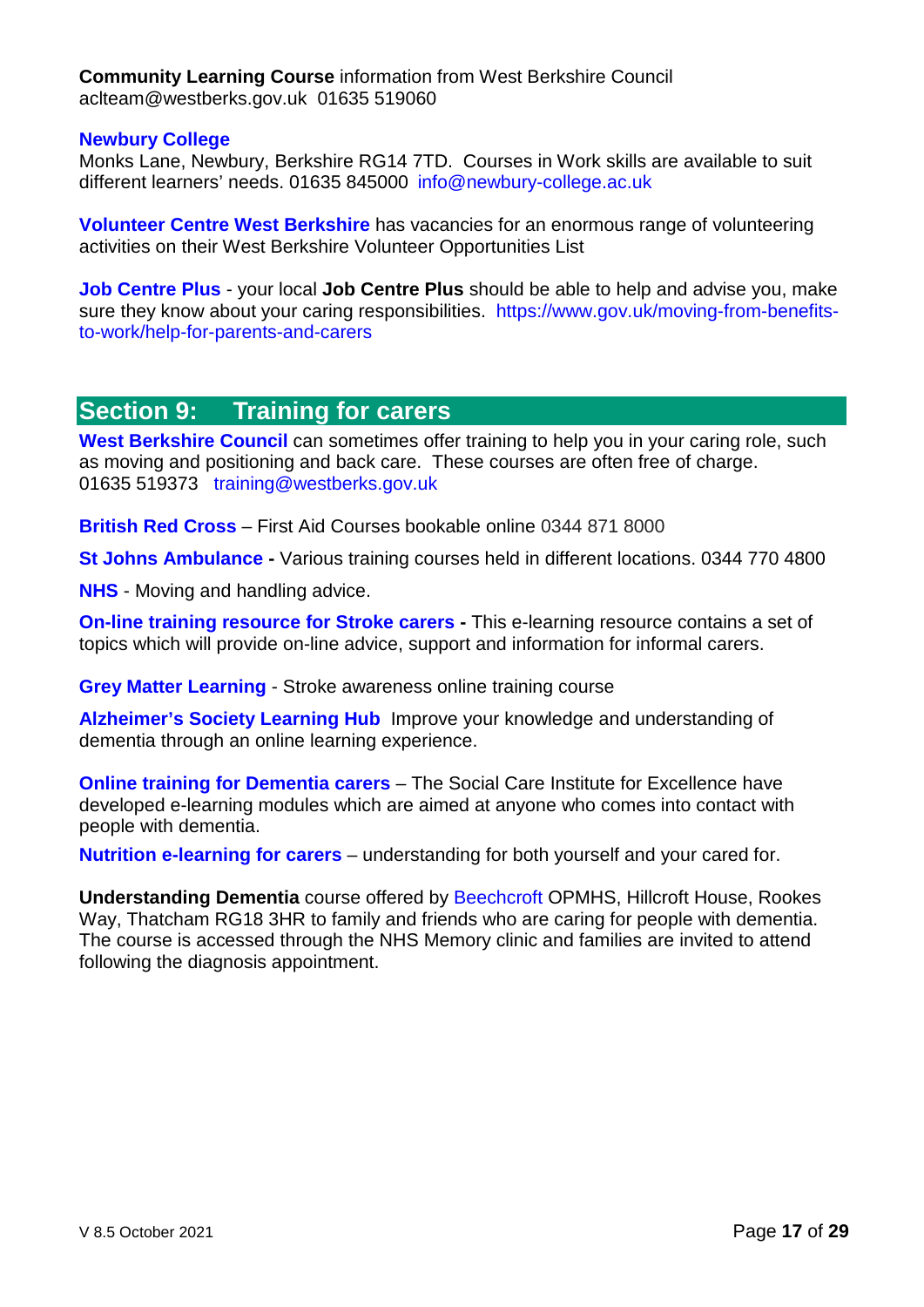# <span id="page-18-0"></span>**Section 10: Young Carers**

## <span id="page-18-1"></span>**[Help and advice for young carers in West Berkshire](https://info.westberks.gov.uk/youngcarers)**

#### **Are you aged 5-18? Do you help look after someone in your family?**

#### **Young Carers**

Young carers are children and young people under 18 who take on caring tasks and responsibilities within their family that most of us only do as adults. The term does not apply to the everyday and occasional help around the home that may often be expected of or given by children in families. The person you care for could be a parent, grandparent, a brother, sister or a family friend with a physical disability, a progressive disease, a mental health difficulty or a substance misuse problem.

West Berkshire Young Carers Project can help by linking you up with other young carers, providing support and giving you time out from caring.

01635 503090 Email: [EarlyRHub@westberks.gov.uk](mailto:EarlyRHub@westberks.gov.uk)

#### **Contacting the Young Carers team**

A young carer can contact our friendly team directly to talk about how they can help. A family friend concerned about a young carer can make initial contact on behalf of the young person.

A GP, Care Manager or other professional can also make contact on your behalf.

01635 503090 Email: [EarlyRHub@westberks.gov.uk](mailto:EarlyRHub@westberks.gov.uk)

For further information visit West Berkshire Council's Young Carers [web page](https://info.westberks.gov.uk/youngcarers)

### <span id="page-18-2"></span>**Section 11: Guide to financial support**

Allowances for carers and people with disabilities are a right and should not be thought of as charity. However, you will have to claim to receive all the money that you and the person you care for are entitled to. Not all benefits are means tested and carers should not be concerned about making a benefit claim.

## <span id="page-18-3"></span>**Getting help and advice**

#### **West Berkshire Council Financial Assessment and Charging Team**

Anyone who receives a chargeable non-residential care service from West Berkshire Council will be referred to the Financial Assessment and Charging Team who can help to ensure that they receive all the benefits which they are entitled to.

#### **Further information can be found on the following topics on [West Berkshire Council's](https://info.westberks.gov.uk/chargesforyourcare)  ['Charges for your Care' webpage](https://info.westberks.gov.uk/chargesforyourcare)**

- Charges for your care
- How much will I have to pay?
- What is a financial assessment?
- Charging Policies and Guidance Notes
- Care home placements and Top-Up payments
- Health funding
- Deferred payments
- Extra care and associated costs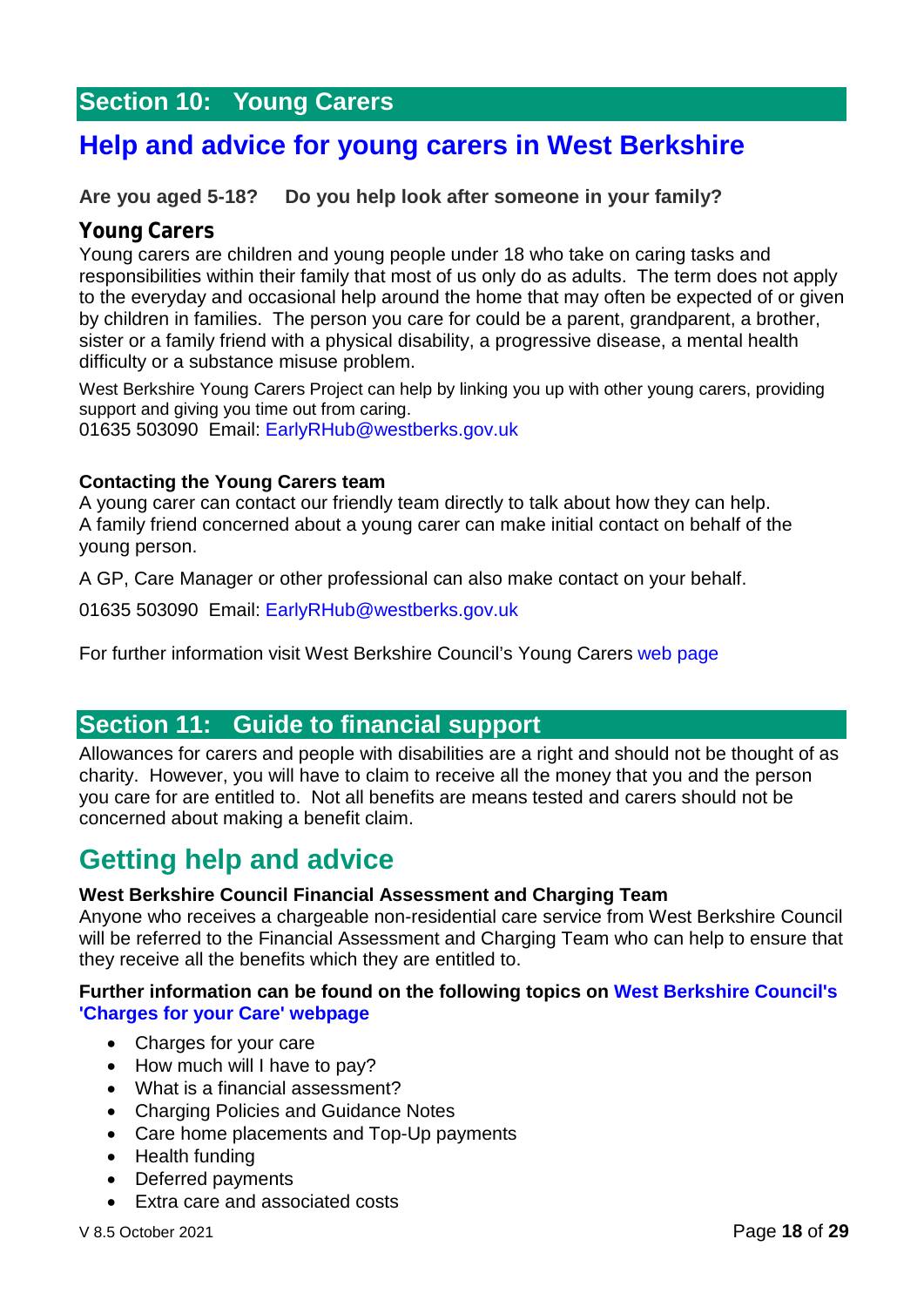*West Berkshire Council recommends that you take independent legal and/or financial advice. Find information on our ['Planning how to pay for your future care'](https://info.westberks.gov.uk/careplanningadvice) web page*

# <span id="page-19-0"></span>**Applying for financial support / welfare benefits yourself**

**[Jobcentre Plus](https://www.gov.uk/contact-jobcentre-plus)**, [Newbury,](https://www.jobcentrenearme.com/item/newbury-jobcentre-plus/) RG14 1JB and Reading RG1 1HD Helpline 0800 169 0190, Textphone: 0800 169 0314, email: [CONTACT-.DWP1@DWP.GSI.GOV.UK](mailto:CONTACT-.DWP1@DWP.GSI.GOV.UK)

**Leaving work to care for someone** - If you are considering leaving work because it's difficult to combine employment and caring, it might be possible to change your working pattern and reduce your hours. Find useful information on the [Carers UK](http://www.carersuk.org/help-and-advice/work-and-career/thinking-of-leaving-work) website

#### **[Welfare benefits for carers](https://www.gov.uk/carers-allowance) Gov.UK**

#### **[Carer's Allowance](https://www.gov.uk/carers-allowance)**

You may be able to claim Carer's Allowance if you are aged 16 or over and you spend at least 35 hours a week caring for someone. Carer's allowance can affect the [other benefits](https://www.gov.uk/carers-allowance/effect-on-other-benefits)  [that you and the person you care for get.](https://www.gov.uk/carers-allowance/effect-on-other-benefits) You have to pay tax on it if your income is over the [Personal Allowance.](https://www.gov.uk/income-tax-rates) Tel: 0800 731 0297 or Textphone 0800 731 0317 Relay UK if you cannot hear or speak on the phone 18001 then 0800 731 0297

For each week you get Carer's Allowance you may get [National Insurance credits.](https://www.gov.uk/national-insurance-credits)

#### **[Pension Credit](https://www.gov.uk/pension-credit)**

This is an income based entitlement for people of pensionable age. If you are disabled or a carer you may be able to get an extra amount included in your Pension Credit. **Pension Service helpline:** 0800 731 0469 Textphone: 0800 169 0133 Relay UK (if you cannot hear or speak on the phone): 18001 then 0800 731 0469

National Insurance Credits (**[Carer's Credits](https://www.gov.uk/carers-credit)**)

Carer's credit is a National Insurance credit that helps with gaps in your national Insurance record. Tel 0800 731 0297 or Textphone 0800 731 0317 Relay UK service Dial: 18001 then 0800 731 0297

## <span id="page-19-1"></span>**Benefits for Disabled, Vulnerable & Older People**

#### **[Universal Credit](https://www.gov.uk/universal-credit)**

Universal Credit is a payment to help with your living costs**.** You may be able to get it if you're on a low income or out of work. Whether you can claim depends on where you live and your circumstances. Tel: 0800 328 5644 Textphone: 0800 328 1344 [Relay UK](https://www.relayuk.bt.com/) (if you cannot hear or speak on the phone): 18001 then 0800 328 5644

Citizens Advice can support you in the early stages of your claim. Search for your nearest office. <https://www.citizensadvice.org.uk/benefits/universal-credit/claiming/helptoclaim/>

#### **[Personal Independence Payment \(PIP\)](https://www.gov.uk/pip/how-to-claim)**

Call the Department for Work and Pensions (DWP) to make a new Personal Independence Payment claim. **[DWP](https://www.gov.uk/pip/overview) -** Personal Independence Payment claims

You may be able to get help with some of the extra costs caused by long term ill-health or disability. Telephone: 0800 917 2222 Textphone: 0800 917 7777 [Relay UK](https://www.relayuk.bt.com/) (if you cannot hear or speak on the phone): 18001 then 0800 917 2222

**Reporting a change of circumstances call the PIP enquiry line** Telephone: 0800 121 4433 Textphone: 0800 121 4493 [Relay UK](https://www.relayuk.bt.com/) (if you cannot hear or speak on the phone): 18001 then 0800 121 4433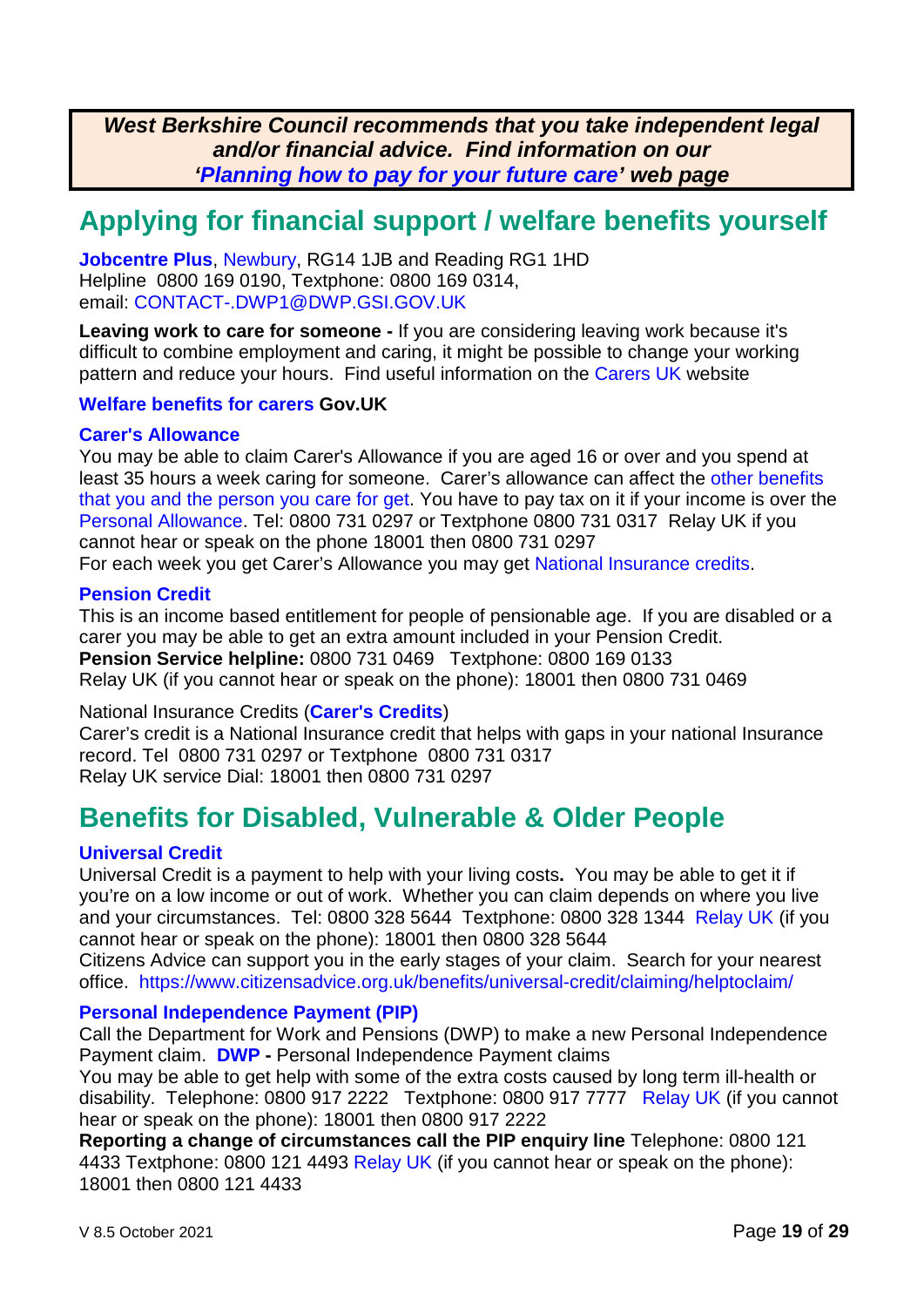**[Disability Living Allowance \(DLA\)](https://www.gov.uk/dla-disability-living-allowance-benefit)** is being replaced by Personal Independence Payment (PIP) for disabled people.

You can only [apply for DLA if you're under 16.](https://www.gov.uk/disability-living-allowance-children) You can apply for: [PIP](https://www.gov.uk/pip) if you're aged 16 or over and have not reached [State Pension age](https://www.gov.uk/state-pension-age) [Attendance Allowance](https://www.gov.uk/attendance-allowance) if you're [State Pension age](https://www.gov.uk/state-pension-age) or older and do not get DLA If you already get DLA, your claim might end. You'll get a letter telling you when this will happen and how you can apply for PIP.

#### **If you get Disability Living Allowance**

[Disability Living Allowance \(DLA\)](https://www.gov.uk/dla-disability-living-allowance-benefit) is ending for people aged 16 to 64.

You can keep getting DLA if [you're under 16](https://www.gov.uk/disability-living-allowance-children) or you were born on or before 8 April 1948 and have an existing claim.

You'll continue getting DLA until the Department for Work and Pensions (DWP) invites you to apply for PIP. You do not need to do anything until DWP writes to you about your DLA unless your circumstances change.

#### **[Attendance Allowance](https://www.gov.uk/attendance-allowance)**

You can get Attendance Allowance if you've reached [State Pension age](https://www.gov.uk/state-pension-age) and meet certain criteria. AA Help Line 0800 731 0122 Textphone 0800 731 0317 [Relay UK](https://www.relayuk.bt.com/) (if you cannot hear or speak on the phone): 18001 then 0800 731 0122

#### **[Value Added Tax \(VAT\) relief for disabled people](https://www.gov.uk/financial-help-disabled/vat-relief#1)**

If you're disabled or have a long-term illness, you will not be charged VAT on products designed or adapted for your own personal or domestic use. [https://www.gov.uk/financial](https://www.gov.uk/financial-help-disabled/vat-relief#1)[help-disabled/vat-relief#1](https://www.gov.uk/financial-help-disabled/vat-relief#1)

## <span id="page-20-0"></span>**Benefits / discounts to help with heating costs**

**[Winter Fuel Payment](https://www.gov.uk/winter-fuel-payment)** - depending on your age you could get a Winter Fuel Payment to help towards heating costs. Most payments are made automatically in November or December.

**[Cold weather payment](https://www.gov.uk/cold-weather-payment) -** You may get a Cold Weather Payment if you're getting certain benefits or Support for Mortgage Interest. The scheme runs from November to March. If you do not receive your Cold Weather Payment - Tell your [pension](https://www.gov.uk/find-pension-centre) centre or [Jobcentre](https://www.gov.uk/contact-jobcentre-plus) Plus [office](https://www.gov.uk/contact-jobcentre-plus) if you think you should have received a Cold Weather Payment but you have not. Check if you can [get a payment in your area.](https://coldweatherpayments.dwp.gov.uk/)

**[Warm Home Discount](https://www.gov.uk/the-warm-home-discount-scheme/low-income)** – If you get the Guarantee Credit element of Pension Credit or you are on a low income and meet your energy supplier's criteria for the scheme, you may qualify. You may be able to apply directly to your electricity supplier for help if you do not get the Guarantee Credit element of Pension Credit Helpline 0800 731 0214 In West Berkshire you may be eligible for a grant if your household income after tax, Council Tax and energy costs is less than £35,000 per year, or if someone in your household receives benefits.<https://info.westberks.gov.uk/heatberkshire>Residents looking to take advantage of these heating and insulation grants can call Heat the Home Counties on 01344 888 930, or [visit the Heat the Home Counties website.](https://www.heatthehomecounties.org.uk/apply-now) <https://www.heatthehomecounties.org.uk/apply-now>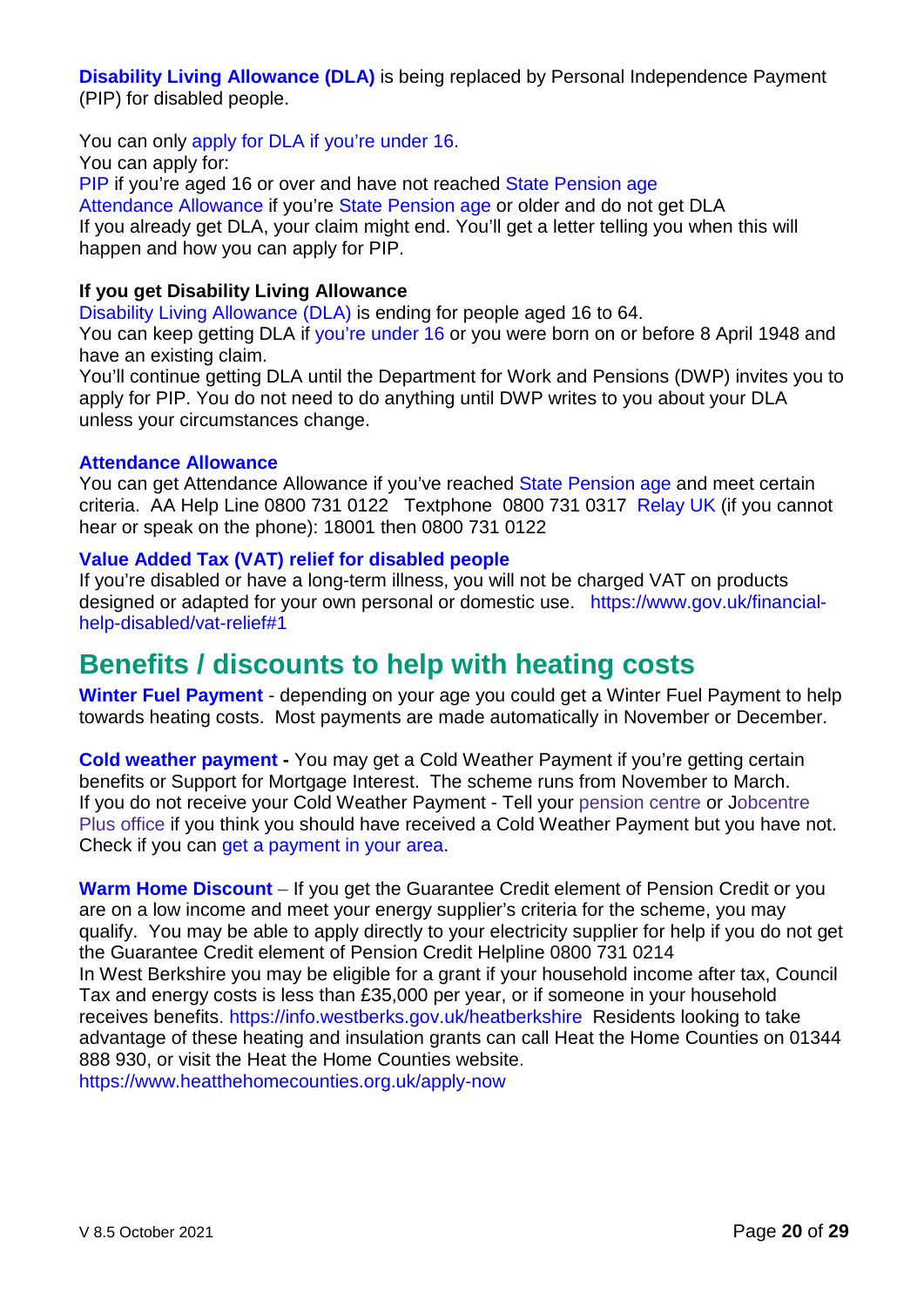# <span id="page-21-0"></span>**Housing Benefit & Council Tax Reduction**

If you are on a low income and need financial help to pay your rent or council tax, you may be able to claim Housing Benefit and Council Tax Reduction. Most new claims for HB will now be made via Universal Credit with the DWP.

You may also get an extra discount if you are a carer. If you provide at least 35 hours of care a week for someone in your household, you may be able to get a separate discount on your Council Tax bill. The person you are caring for cannot be your spouse, partner or child. This discount can be made in addition to Council Tax Reduction. There is also a separate Council Tax reduction where certain facilities exist in the property for meeting the needs of a resident disabled person.

For further information please contact West Berkshire Council:

[Council Tax webpage](https://info.westberks.gov.uk/counciltaxreduction) Telephone 01635 519520 (council tax)

[Housing Benefit webpage](https://info.westberks.gov.uk/article/30085/About-Housing-Benefit) Telephone 01635 519258 (benefits)

Use free benefit calculators to see what benefits you may be entitled to:

[https://www.entitledto.co.uk](https://www.entitledto.co.uk/)

<https://benefits-calculator-2.turn2us.org.uk/>

<https://www.ageuk.org.uk/information-advice/money-legal/benefits-entitlements>

# <span id="page-21-1"></span>**Legal Matters**

If the person you are caring for is unable to manage their own affairs or finances, you may need to look at ways to help them, or manage them on their behalf. For advice contact: [Citizens Advice West Berkshire](http://citizensadvicewestberkshire.org.uk/) : 2nd floor, Broadway House, 4-8 The Broadway, Northbrook St, Newbury RG14 1BA: 01635 516605 or 0808 2787994

[Age UK Berkshire:](http://www.ageuk.org.uk/berkshire/) 0118 959 4242 or [info@ageukberkshire.org.uk](mailto:info@ageukberkshire.org.uk)

#### **[Lasting and enduring powers of attorney forms](https://www.gov.uk/government/collections/lasting-power-of-attorney-forms)**

This is when one person, who must have mental capacity, can give another the legal right, or power, to act on their behalf with regard to their property and financial affairs. If a person loses their mental capacity then ordinary power of attorney automatically comes to an end. You can also use the [lasting power of attorney service](https://www.lastingpowerofattorney.service.gov.uk/home) to create an LPA online. It's easier and prevents many common mistakes.

#### *[Lasting Power of Attorney \(LPA\)](https://www.gov.uk/government/collections/lasting-power-of-attorney-forms)*

LPA is a legal document that allows someone, who must have mental capacity, to appoint a legally authorised person to look after their property and financial affairs. An LPA will only **become legal** once the person has lost their mental capacity and it has been **registered** with the Office of the Public Guardian, P.O. Box 16185, Birmingham B2 2WH Tel: 0300 456 0300[customerservices@publicguardian.gov.uk](mailto:customerservices@publicguardian.gov.uk)

#### **Appointeeship**

This is about taking charge of paying bills and collecting pensions where the claimant is incapable of doing so themselves, for whatever reason, but able to give their consent. Contact the office of the Department for Work and Pensions who pays the current benefit. Tel: 0800 169 0190, Textphone 0800 169 0314. email: [CONTACT-.DWP1@DWP.GSI.GOV.UK](mailto:CONTACT-.DWP1@DWP.GSI.GOV.UK) 

#### **[Court of Protection](https://www.gov.uk/courts-tribunals/court-of-protection)**

The Court of Protection make decisions on financial or welfare matters for people who cannot make decisions at the time they need to be made (they 'lack mental capacity'). Enquiries to South East Regional Hub – Reading County and Family Court, Tel 0118 987 0500 Email: [courtofprotection.reading.countycourt@justice.gov.uk](mailto:courtofprotection.reading.countycourt@justice.gov.uk) <https://www.gov.uk/courts-tribunals/court-of-protection>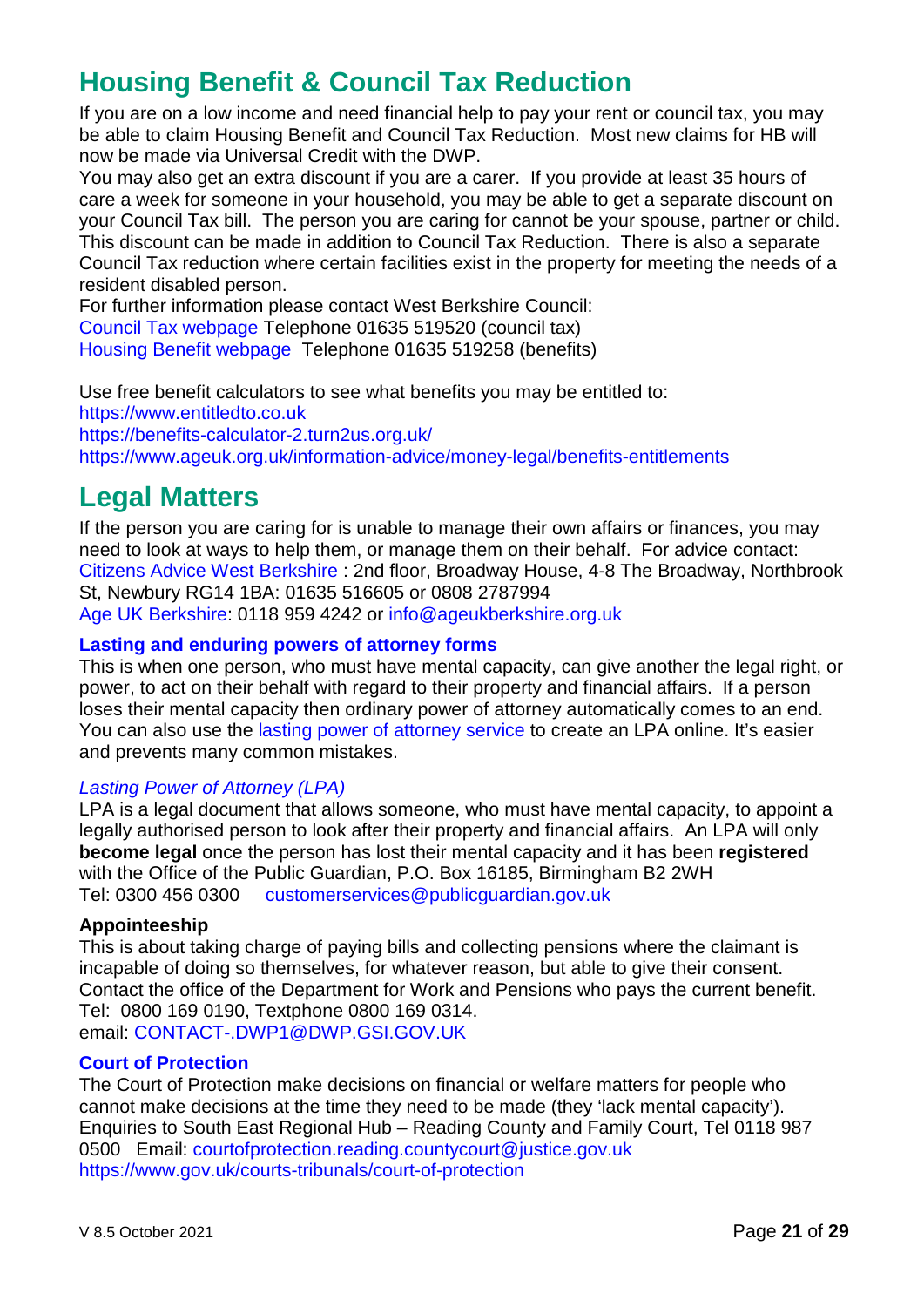**[West Berkshire Council's Deputyship Team](https://info.westberks.gov.uk/ascmanagingfinances)** can also provide help and advice to West Berkshire residents that lack the capacity to deal with their own property and financial affairs. If you would like to request support from the Deputyship Team you will need to complete and sign a form.

**Please note:** the Deputyship Team will only become the legal deputy or appointee itself as a last resort, where there is no other appropriate person who can do so on behalf of the individual.

If you need help and advice, or you need to make a referral to the Deputyship Team, please Call 01635 503050.

### <span id="page-22-0"></span>**Section 12: Property adaptations**

You may find that your home or that of the person you are caring for is not appropriate or doesn't meet their needs.

West Berkshire Council's Adult Social Care teams will carry out a base line assessment of your needs and may recommend equipment for your home. If they assess that you need an adaptation, they will refer you to a Housing Occupational Therapist who will advise on what is 'necessary and appropriate' to meet your care needs and may recommend adaptations to your property. In extreme cases they may recommend a move to a more suitable property. They can advise about grants for adaptations and if you have bid on a property available through Choice Based Lettings they can advise on its accessibility and suitability. Contact Adult Social Care: 01635 503050 email: [adultcare@westberks.gov.uk](mailto:adultcare@westberks.gov.uk)

#### **Disabled [Facilities Grant](https://info.westberks.gov.uk/Disabled-Facilities-Grants) (DFG)**

Grants of up to £30,000 are available for work that's needed to help a disabled person live more independently in their own home. The grants are available whether you own your home or are renting. You may have to contribute towards the cost of the work needed unless you receive certain means-tested benefits, or the application is for a disabled child. If you can't afford your contribution, we can advise you on other options. An Occupational Therapist must recommend any adaptations that you may need. To request an OT assessment contact Adult Social Care on 01635 503050. For further information regarding a DFG application contact the Home Improvement Officer on 01635 519680

#### **[Home Repair Assistance Grant](https://info.westberks.gov.uk/article/27590/Home-Repair-Assistance-Grants) (HRA)**

Home Repair Assistance Grants (HRAs) are available for private tenants or home owners. They are intended to help eligible people carry out essential repairs to their home. They are available up to a maximum of £5,000 per application. To be eligible, you must be in receipt of one means-tested or disability-related benefit, and have less than £5,000 to pay for adaptations or repairs. For further details contact the Home Improvement Officer on 01635 519680

#### **[Flexible Home Improvement Loan](https://info.westberks.gov.uk/article/27588/Flexible-Home-Improvement-Loans)**

A secured loan available for home owners aged 60 years or older to make your home warmer, safer or more secure. Contact the Home Improvement Agency Officer on 01635 519680

#### **[Sovereign Housing tenants](https://my.sovereign.org.uk/articles/general-needs/help-and-advice/aids-and-adaptations)**

Sovereign may be able to install minor aids such as grab rails, lever taps or small ramps.

If you need a more complex adaptation an Occupational Therapist will need to assess what works are needed. Contact Disabled Adaptations Team, 0300 5000 926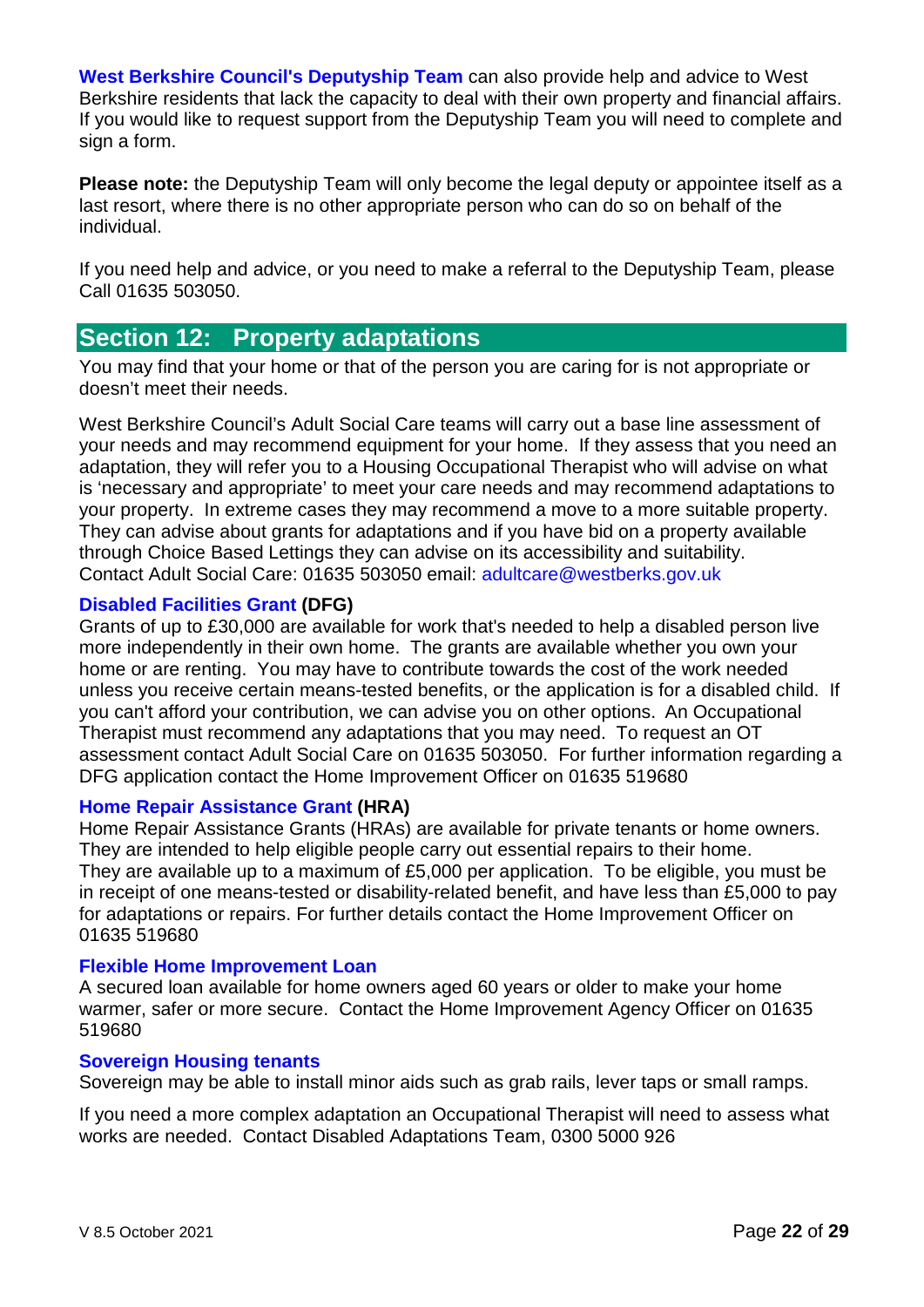### <span id="page-23-0"></span>**Section 13: End of life planning**

End of life does not normally begin earlier than one year before death. However, in some cases there is sudden illness. In all cases, subject to the person's consent, the beginning is marked by a comprehensive assessment of supportive and palliative care needs. (End of Life Care Guide [available on the NHS](https://www.nhs.uk/conditions/end-of-life-care/) UK website)

### <span id="page-23-1"></span>**Sue Ryder – [Duchess of Kent hospice support team](https://www.sueryder.org/how-we-can-help/sue-ryder-duchess-of-kent-hospice)**

Supporting carers and family members of someone who is approaching the end of their life through difficult times. Tel: **0118 955 0400** [enquiries.berkshirewest@sueryder.org](mailto:enquiries.berkshirewest@sueryder.org) Duchess of Kent Hospice, 22 Liebenrood Road, Reading RG30 2DX <https://www.sueryder.org/how-we-can-help/sue-ryder-duchess-of-kent-hospice> Sue Ryder offer a range of services in Berkshire, full details on the website

# <span id="page-23-2"></span>**[Macmillan Cancer Support](https://www.macmillan.org.uk/coronavirus/end-of-life-care-and-coronavirus)**

Understanding what will happen, the Macmillan support team can help you understand what will happen in the last few weeks, days, and at the end of life. Need to talk? [Call free](http://www.macmillan.org.uk/information-and-support/coping/getting-support/talking-to-us/macmillan-support-line-mobile.html#203612) 0808 808 00 00. 7 days a week, 8am-8pm

## <span id="page-23-3"></span>**Marie Curie – [care for terminally ill patients](https://www.mariecurie.org.uk/help/nursing-services/get-marie-curie-nurse)**

End of life care is about caring for people who have an advanced, progressive and incurable illness so they can live as well as possible until they die. If you would like care and support in your home from a Marie Curie nurse you should contact your district nurse or GP 0800 0902309 (Mon to Fri, 9.00am to 5.00pm). email: [supporter.relations@mariecurie.org.uk](mailto:supporter.relations@mariecurie.org.uk) Online chat with an adviser also available.

#### **[Dementia and end of life planning guide -](https://www.nhs.uk/conditions/dementia/palliative-care/) NHS**

#### **Information and advice from [Hospice UK](https://www.hospiceuk.org/information-and-support/your-guide-hospice-and-end-life-care/im-looking-hospice-care)**

**[Age UK](https://www.ageuk.org.uk/information-advice/health-wellbeing/relationships-family/end-of-life-issues/)** provide helpful advice and guidance around Planning for the end of your life.

#### **Coping with your feelings and dealing with other people's**

Caring for someone with an illness can be very rewarding, but it can also be challenging and sometimes upsetting. You may feel resentment and guilt, and experience stress and depression. It is better to face your feelings than ignore them, as they may be causing you discomfort, and may get worse.

#### **Making decisions about future care**

It is very important that people are given the choice to decide where they would like to be cared for at the end of their lives. They may want to consider how they would like to be cared for and where, the treatments available to them and what their preferences are. Visit [NHS](https://www.nhs.uk/conditions/end-of-life-care/#planning-ahead-for-the-end-of-life)  [UK's 'Planning ahead for the end of life' webpage](https://www.nhs.uk/conditions/end-of-life-care/#planning-ahead-for-the-end-of-life) for helpful information.

#### **[ReSPECT \(Recommended Summary Plan for Emergency Care and Treatment\)](https://www.royalberkshire.nhs.uk/respect-patients-having-their-say.htm)**

Royal Berkshire Hospitals NHS Foundation Trust has implemented ReSPECT, this is a process which allows people to have a say in the decision making process about the level of care that they would like to receive in an emergency, even if they are unable to make or express choices at that time.

The process involves a person and their health professional/s having a conversation about clinical aspects of the care and treatment a person would wish for if they became suddenly or seriously ill.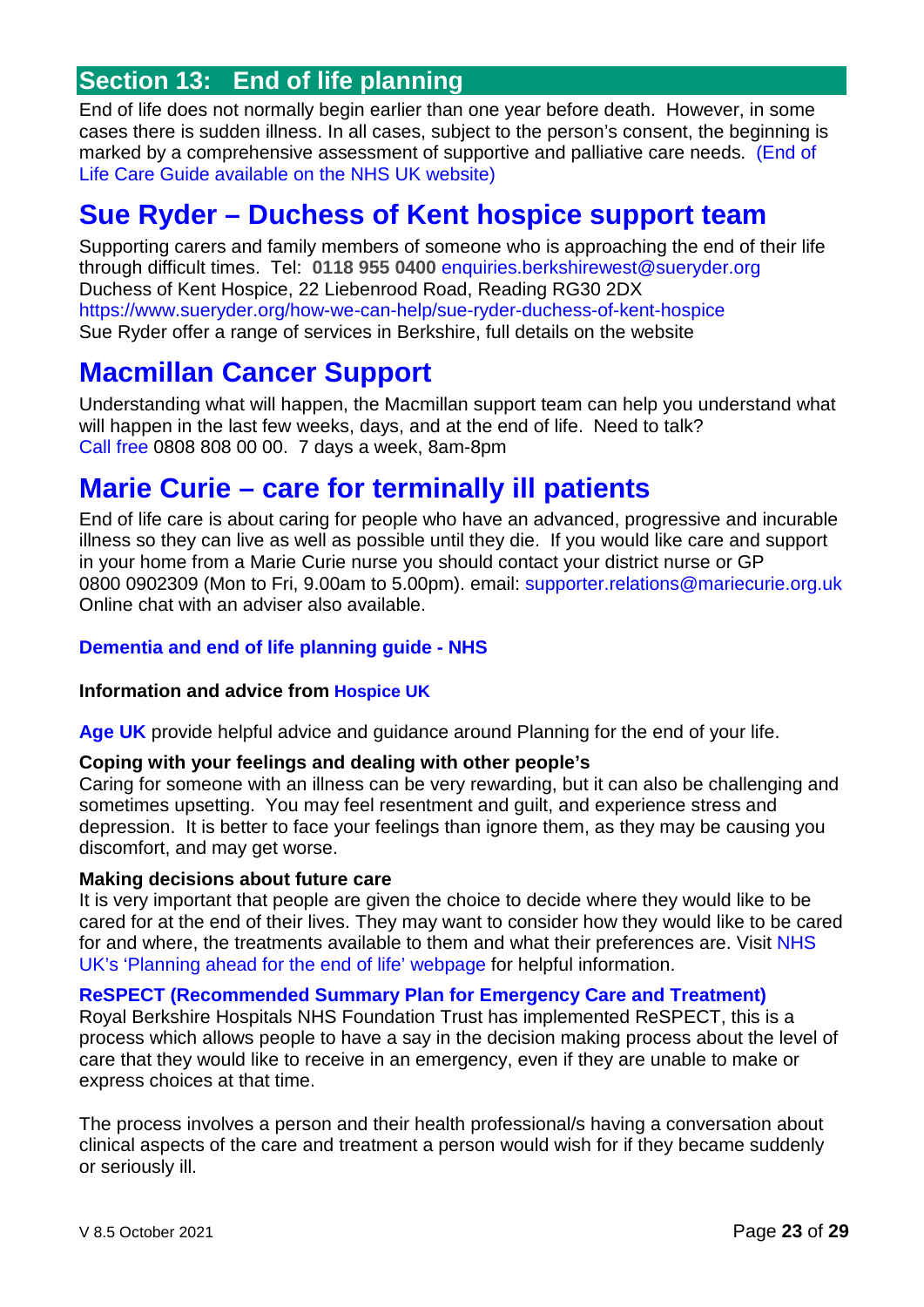The ReSPECT process can be for anyone, but it is likely to be especially relevant to people with complex health needs, people who are likely to be nearing the end of their lives, and people who are at risk of sudden deterioration or cardiac arrest. For more information, visit [http://www.respectprocess.org.uk](http://www.respectprocess.org.uk/) or email [ReSPECT@royalberkshire.nhs.uk](mailto:ReSPECT@royalberkshire.nhs.uk)

*The above information is available on the [Royal Berkshire NHS Foundation Trust](https://www.royalberkshire.nhs.uk/patients-and-visitors/respect/)* website:

#### **What to do when someone dies**

[Step by step guide](https://www.gov.uk/when-someone-dies) on what to do when someone dies from GOV.UK.

#### **Death certificate**

When a death occurs you need to obtain a death certificate from the GP concerned or the hospital doctor, should the death occur in hospital.

#### **Registering a death**

Although it may be a difficult time, registering the death is an important legal requirement. A death must be registered within 5 days of the death taking place. The death certificate needs to be taken to the Registrar of Births and Deaths:

**[West Berkshire:](https://info.westberks.gov.uk/article/30176/Registering-a-Death)** Shaw House, Church Rd, Newbury, RG14 2DR 01635 279230 Appointments can also be made to register a death in Hungerford. **[Reading:](https://www.reading.gov.uk/deaths)** Civic Offices, Bridge Street, Reading RG1 2LU Call to book an appointment 0118 937 3533

**[Tell Us Once service](https://www.gov.uk/register-a-death) -** The Registrar will ask if you would like to use the 'Tell Us Once' service. You can use this service to help you tell most government and the local councils about the death and you won't have to send a copy of the death certificate in the post. Register online or call the Department for Work and Pensions on 0800 085 7308 and speak to a Tell Us Once advisor

#### **Funeral arrangements**

The deceased may have left instructions in their will about funeral arrangements. It is therefore important to discover whether a will has been made. This may be lodged, for safe keeping, with the deceased's solicitor or bank.

If you receive low income benefit or tax credit, you may be able to get help with paying for a funeral.<https://www.gov.uk/funeral-payments>

### <span id="page-24-0"></span>**When you are no longer a carer**

Everyone needs time to grieve, and it is very important to find emotional support at this time. Bereaved people need to talk, to express their feelings, and to grieve. Some GPs have counselling services that can help you with your feelings of loss following the long term care of a loved one. Other organisations include:

#### **[Cruse](https://www.cruse.org.uk/get-support/contact-your-local-branch/)**

Free help to anyone who has been affected by a death. Because bereavement can often bring loneliness, Cruse friendship groups provide the opportunity to make friends. 01635 523573 email: **[enquiry@crusewestberks.org](mailto:enquiry@crusewestberks.org)**

#### **[Compassionate Friends](http://www.tcf.org.uk/)**

This organisation offers support to bereaved parents and their families after the death of a child of any age. 0345 123 2304 [helpline@tcf.org.uk](mailto:helpline@tcf.org.uk)

#### **[Barnabas Bereavement Group](http://www.shawchurch.org.uk/bereavement-group/) – Shaw Church Centre, Newbury**

Every Wed morning 10am to 12noon in the church centre. Contact 01635 40450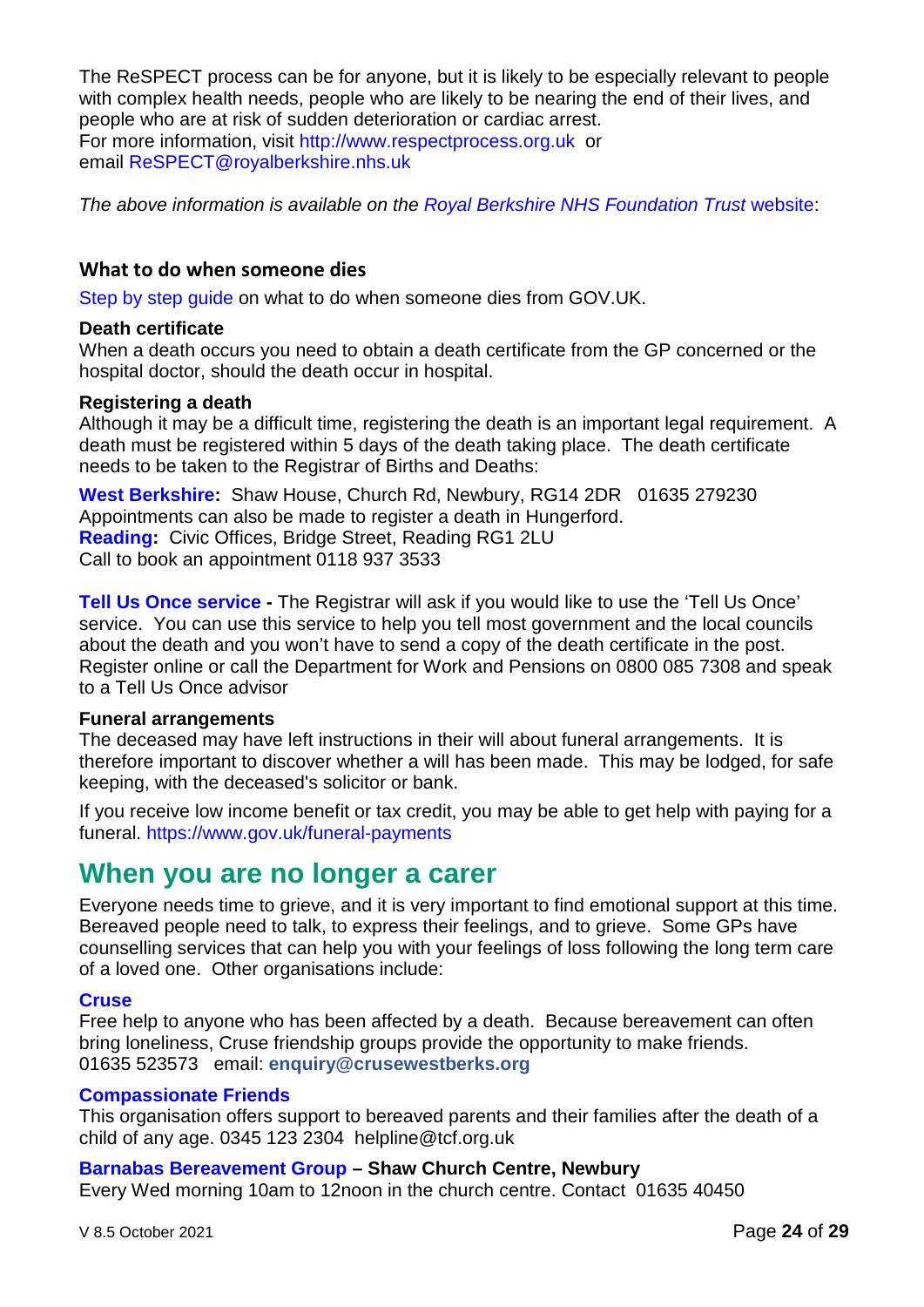#### **[Bereavement Advice Centre](http://www.bereavementadvice.org/)**

Supports and advises people on what they need to do after a death. Bereavement Advice Centre. Tel 0800 634 9494 Mon to Fri

#### **[Bereavement Support Payment](https://www.gov.uk/bereavement-support-payment/how-to-claim)**

You may be able to claim a payment if your husband, wife or civil partner died in the last 21 months. Additional criteria provided on the website. **Bereavement Service helpline**  Telephone: 0800 731 0469. Textphone: 0800 731 0464. [Relay UK](https://www.relayuk.bt.com/) (if you cannot hear or speak on the phone): 18001 then 0800 731 0469

#### **Benefits and financial support when someone dies** - [GOV.UK](https://www.gov.uk/browse/benefits/bereavement)

#### **[Helping to stop unwanted direct mail to the deceased](https://www.thebereavementregister.org.uk/) – The Bereavement Register**

If someone you know has died, you can reduce the amount of unwanted marketing post being sent to them, stopping painful daily reminders. By registering with this free service, the names and addresses of the deceased are removed from mailing lists, stopping most advertising mail within as little as six weeks.

The Bereavement Register, FREEPOST RTEU-JSHJ-LCTZ, 1 Newhams Row, London SE1 3UZ. Tel: 020 7089 6403 email: [help@thebereavementregister.org.uk](mailto:help@thebereavementregister.org.uk) Automated phone line registration service: 0800 082 1230

### <span id="page-25-0"></span>**Section 14: Other sources of help and support**

There is a huge amount of information available on the internet. It can sometimes be difficult to find the right website or know if the information you are looking at is reliable. Throughout this document we have tried to provide links to the local organisations and activities that we have listed. This is just a short list of additional resources available to help you.

**[AbilityNet](https://abilitynet.org.uk/at-home) –** Free IT & smartphone support for the elderly and people with disabilities. 0800 048 7642 email: [enquiries@abilitynet.org.uk](mailto:enquiries@abilitynet.org.uk)

#### **Abuse – [safeguarding advice from West Berkshire Council](https://info.westberks.gov.uk/safeguardingadults)**

As a carer you may find yourself being harmed, unintentionally, by the person you look after. It is possible, due to the pressure of your caring role, that you may have caused accidental harm. If you think that you, or someone you know is being abused, there are ways in which you can get help. For advice from West Berkshire Council's Safeguarding team call 01635 519056 or email safeguardingadults@westberks.gov.uk

#### **[Age UK Berkshire](https://www.ageuk.org.uk/berkshire/)**

Information, support and essential services for over 50's 0118 959 4242 email: [info@ageukberkshire.org.uk](mailto:info@ageukberkshire.org.uk)

#### **[Alzheimer's Society Berkshire](https://www.alzheimers.org.uk/) – Dementia and Carer support**

Providing emotional and practical support on all aspects of living with memory problems. Berkshire office 01189 596482 email: [berkshire@alzheimers.org.uk](mailto:berkshire@alzheimers.org.uk) Free 'helpcards' making it easier for people with dementia in the community. <https://www.alzheimers.org.uk/get-support/publications-and-factsheets/helpcards>

#### **[Arthritis Matters \(Reading\)](http://www.arthritismattersreading.co.uk/)**

Support to those who suffer from arthritis, irrespective of age, gender or race. Tai Chi, hydrotherapy classes & social events.0118 9776172 [info@arthritismattersreading.co.uk](mailto:info@arthritismattersreading.co.uk)

#### **[Berkshire Vision](https://berkshirevision.org.uk/)**

Advice and information, as well as various activities and resources. 0118 987 2803 email: [info@berkshirevision.org.uk](mailto:info@berkshirevision.org.uk)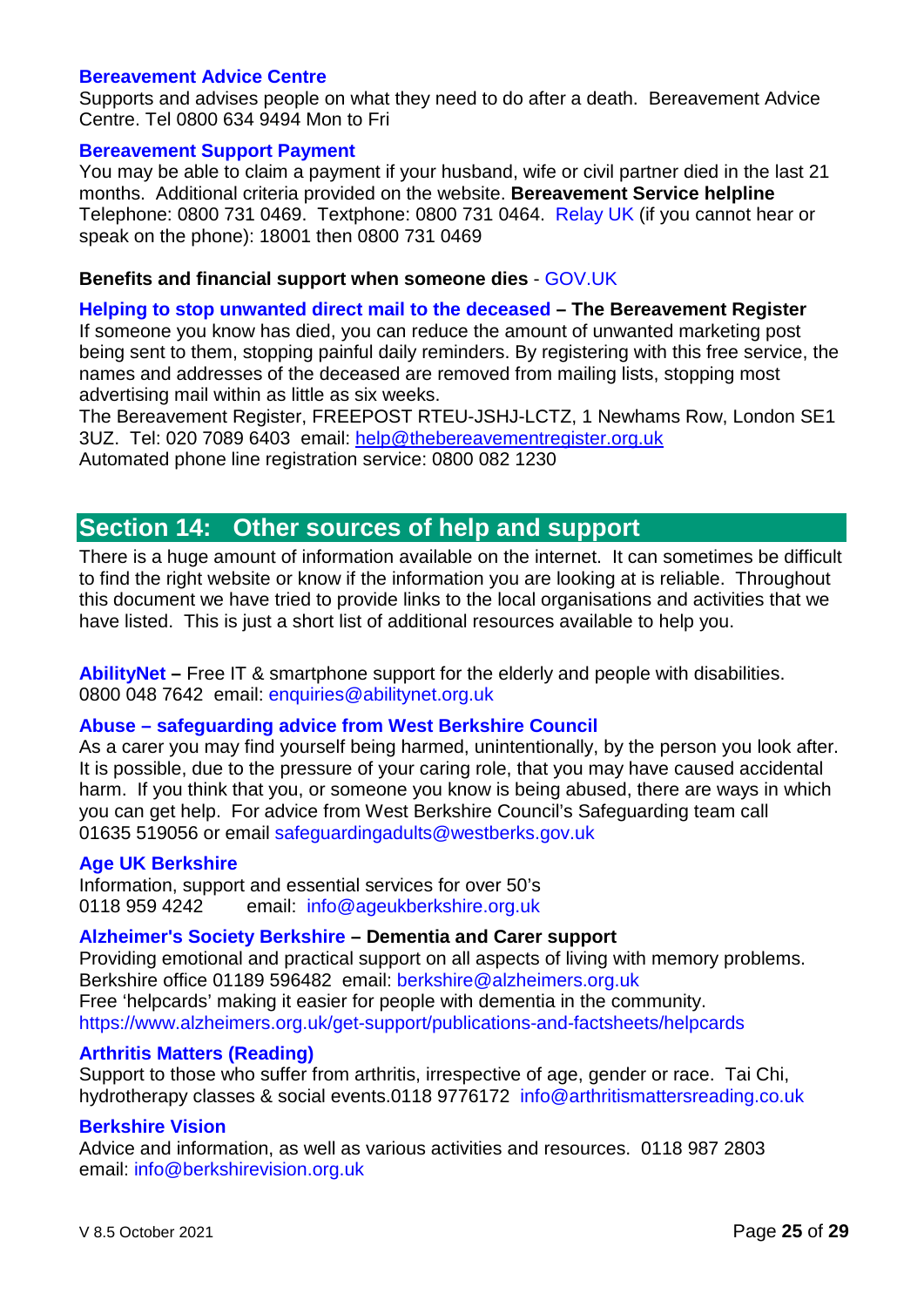#### **[Community Furniture Project](https://www.n-c-r-c.org/community-furniture-project/)**

Everyone can buy recycled furniture. Unit F, Hambridge Rd Ind Estate, Bone Lane, Newbury RG14 5SS (Mon-Sat 9-5.00pm) 01635 43933. email: [enquiries@cfpnewbury.org](mailto:enquiries@cfpnewbury.org)

#### **[Continence Advisory Service/Clinic](https://www.berkshirehealthcare.nhs.uk/our-services/physical-and-community-healthcare/continence-advisory-service/)**

Confidential telephone advice and specialist clinics where expert assessment and a variety of continence treatments are provided. If you suffer from continence issues, you can refer **yourself** by calling 01189 495146 or you can contact your GP. For general enquiries 01189 495145

#### **[DeafPLUS](https://www.deafplus.org/)**

Charity providing an advocacy service, employment and money advice helplines, a variety of training programmes and help with equipment. Tel: 0207 790 6147 email: [info@deafplus.org](mailto:info@deafplus.org)

#### **Domestic Abuse**

**Investigation Unit – Thames Valley Police** – report incidents 999/101 **[Berkshire Women's Aid Helpline](http://www.berkshirewomensaid.org.uk/bwa-provides-help-domestic-abuse/womens-choices-west-berkshire/)** – for women experiencing domestic abuse. 0118 950 4003.

#### **[Domestic abuse services –](https://www.a2dominion.co.uk/Domestic-abuse-services) A2Dominion**

Support for all types of abuse including emotional, psychological, sexual, physical, financial, coercive control and honour-based violence. 0800 731 0055 (10am to 7pm). For 24 hour service National Helpline: 0808 2000 247

**[Men's Advice Line](https://mensadviceline.org.uk/contact-us/)** – for male victims of domestic abuse. 0808 801 0327. email: [info@mensadviceline.org.uk](mailto:info@mensadviceline.org.uk)

#### **[Falls Prevention](https://info.westberks.gov.uk/fallsprevention)**

While falling used to be related to ageing and often went untreated, we now know that many things can be done to prevent falls. Falls are the biggest cause of hospital admission, but there are some simple steps that can be taken to reduce the risk of this happening. West Berkshire Council's [webpage](http://info.westberks.gov.uk/index.aspx?articleid=34239) provides advice and guidance to help you reduce your risk of falls.

#### **[Foodbanks](https://westberks.foodbank.org.uk/)**

Trussell Trust Distribution centres **07955 626621**. Crisis foodline 01635 760560 open weekdays 8.30am to 18.30pm email: [info@westberks.foodbank.org.uk](mailto:info@westberks.foodbank.org.uk) 

#### **Healthwatch [West Berkshire](https://www.healthwatchwestberks.org.uk/)**

Healthwatch West Berkshire's role is to gather views, listen, report and take your voice to those who commission and deliver services. 01635 886210 email: [contact@healthwatchwestberks.org.uk](mailto:contact@healthwatchwestberks.org.uk)

#### **[Headway Thames Valley](https://headwaythamesvalley.org.uk/)**

Supports people with a brain injury and their families and carers. 01491 411469 email: [info@headwaythamesvalley.org.uk](mailto:info@headwaythamesvalley.org.uk)

#### **[Hearing Dogs for Deaf People](https://www.hearingdogs.org.uk/)**

Tel: 01844 348100 (voice and minicom) email: [info@hearingdogs.org.uk](mailto:info@hearingdogs.org.uk)

#### **[Hidden disabilities Sunflower Lanyard Scheme](https://hiddendisabilitiesstore.com/about-hidden-disabilities-sunflower) for adults or children**

The Hidden Disabilities Sunflower lanyard allows everyone with hidden disabilities to choose to be subtly visible when they need to be. Recognised in airports, supermarkets and many more outlets. [customersupport@hiddendisabilitiesstore.com](mailto:customersupport@hiddendisabilitiesstore.com)

#### **[Hoarders Support Group –](https://hoardingdisordersuk.org/) West Berkshire**

Practical hands-on support as well as expert advice. Broadway House, 4-8 The Broadway, Newbury, Berkshire RG14 1BA. Jo Cooke 0330 133 2310 [info@hoardingdisordersuk.org](mailto:info@hoardingdisordersuk.org)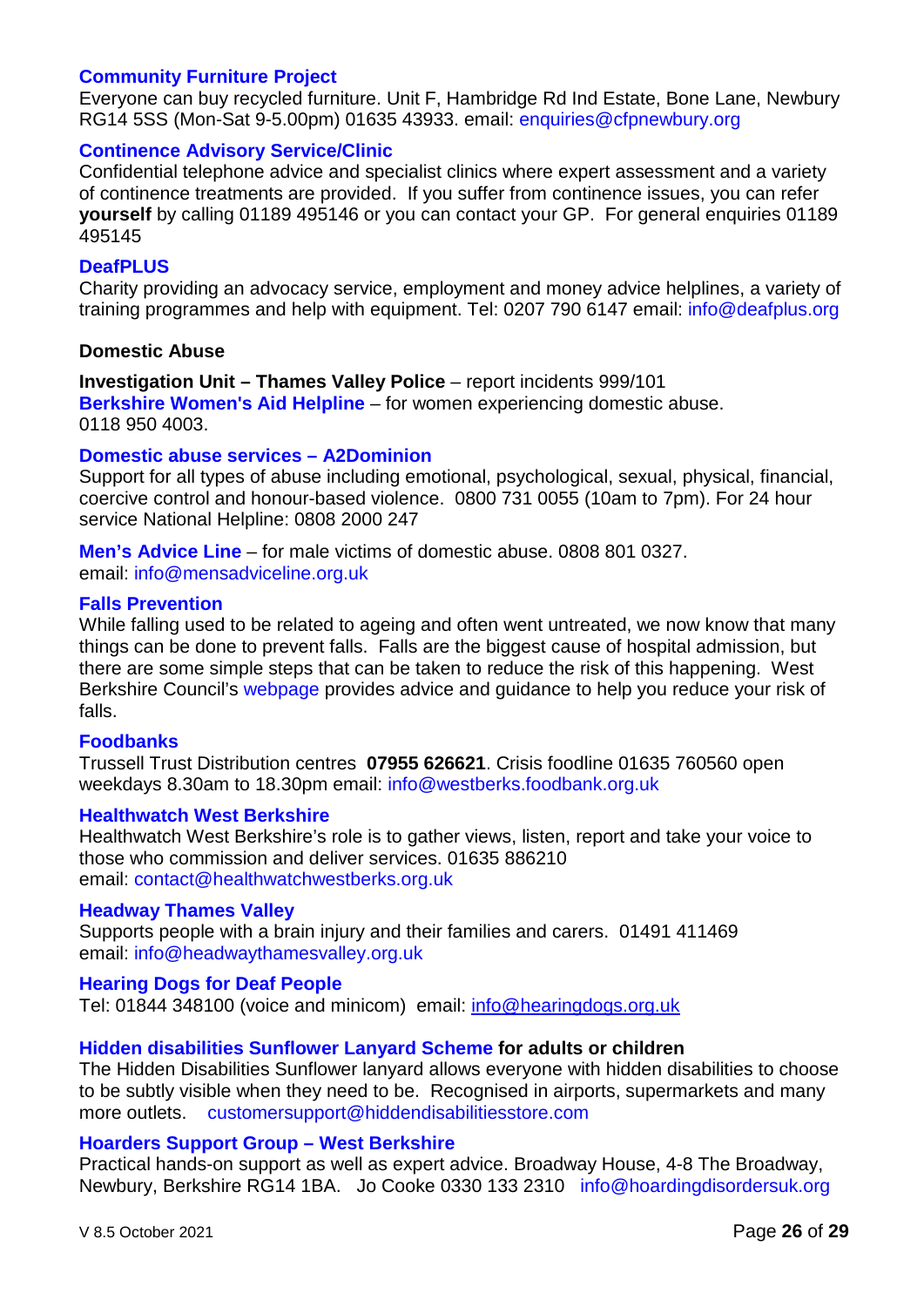#### **Hospitals**

[West Berkshire Community Hospital,](https://www.berkshirehealthcare.nhs.uk/our-sites/west-berkshire/west-berkshire-community-hospital/) Thatcham RG18 3AS 01635 273300 [Royal Berkshire Hospital,](https://www.royalberkshire.nhs.uk/) Reading RG1 5AN 0118 322 5111 [Basingstoke and North Hampshire Hospital](https://www.hampshirehospitals.nhs.uk/patients-visitors/contact-us/basingstoke-and-north-hampshire-hospital-bnhh) Basingstoke RG24 9NA 01256 473202 [Great Western Hospital,](https://www.gwh.nhs.uk/) Swindon SN3 6BB 01793 60 40 20 [GWH support for carers](https://www.gwh.nhs.uk/patients-and-visitors/extra-help/carers/)

**Hospital Discharge (Joint Care Provider Services) – Social care assessment Assessing prior to hospital discharge -** If the person you care for requires support following admission onto a ward, you **must** ensure that the hospital staff discuss with you any difficulties you face at home in your caring role. [West Berkshire Council's hospital](https://info.westberks.gov.uk/leavinghospital)  [discharge team](https://info.westberks.gov.uk/leavinghospital) will also need to carry out an assessment **before** the cared for person leaves hospital. Hospital Discharge Team 01635 292120

#### **[Link Up](https://www.wbmencap.org/)**

Employment opportunities and training for adults with learning disabilities. Slater Centre Unit E, Hambridge Road Industrial Estate, Bone Lane, Newbury, RG14 5SS 01635 778120 email: [jane.hall@wbmencap.org](mailto:jane.hall@wbmencap.org)

#### **Macmillan Cancer Relief**

**[Online forum for carers](http://community.macmillan.org.uk/cancer_experiences/carers_only/) [http://community.macmillan.org.uk/cancer\\_experiences/carers\\_only/](http://community.macmillan.org.uk/cancer_experiences/carers_only/)**

#### **Meal deliveries**

**[Fair Close Centre](https://www.fairclosecentre.org/meals-on-wheels/) –** hot meals delivered in West Berkshire and North Hampshire.. 01635 40488/41294 email: [hello@fairclosecentre.org](mailto:hello@fairclosecentre.org)

**Meals** delivered by qualified carer to Pangbourne, Purley on Thames, Tilehurst and Caversham. 5 days a week, Saturday meals delivered on Friday. Meals are freshly cooked each morning, delivered chilled ready to be reheated in an oven or can be re-plated and microwaved. Happy to reheat and serve the meal for those unable to do so for themselves, or do not have carers to do so, if delivery time is appropriate. Julie Kalus 07719472100

#### **[Oakhouse Foods](https://www.oakhousefoods.co.uk/) - Thames Valley Branch** [01189 756565](tel:01189%20756565)

#### [ThamesValley@oakhousefoods.co.uk](mailto:ThamesValley@oakhousefoods.co.uk)

**[Wiltshire Farm Foods](http://www.wiltshirefarmfoods.com/)** - Frozen meals delivered to your home once a week. 01635 298044 for a brochure and a menu.

#### **[MIND](https://www.mind.org.uk/) for Mental Health support**

Charity providing advice and support to anyone with a mental health problem. General info **0300 123 3393** For Hearing or speech impaired Infoline call: [18001 0300 123 3393](tel:+44-18001-0300-123-3393)  **[info@mind.org.uk](mailto:info@mind.org.uk)** [Mind online community](http://www.mind.org.uk/information-support/support-community-elefriends/)

#### **[Motor Neurone Disease Association](http://www.mndrwb.org/) (Reading and West Berkshire)**

07760 854975 email: [ReadingMND@hotmail.com](mailto:ReadingMND@hotmail.com) National Helpline 03457 62 6262

#### **[Multiple Sclerosis Society](https://www.mssociety.org.uk/)**

In the West Berkshire area the local group holds regular social occasions for those with MS and their carers. MS National Centre Helpline: 0808 800 8000 Reading, Wokingham & District office: 07932 508899 email: [reading@mssociety.org.uk](mailto:reading@mssociety.org.uk) Newbury Branch: 07555 600 252 email: [newbury@mssociety.org.uk](mailto:newbury@mssociety)

#### **[Newbury Cancer Care](https://www.newburycancercare.org.uk/)**

Support and advice to cancer patients and their families residing in West Berkshire. Offering hospital transport, financial aid and overnight nursing care. 01635 31542 email: [office@newburycancercare.org.uk](mailto:office@newburycancercare.org.uk)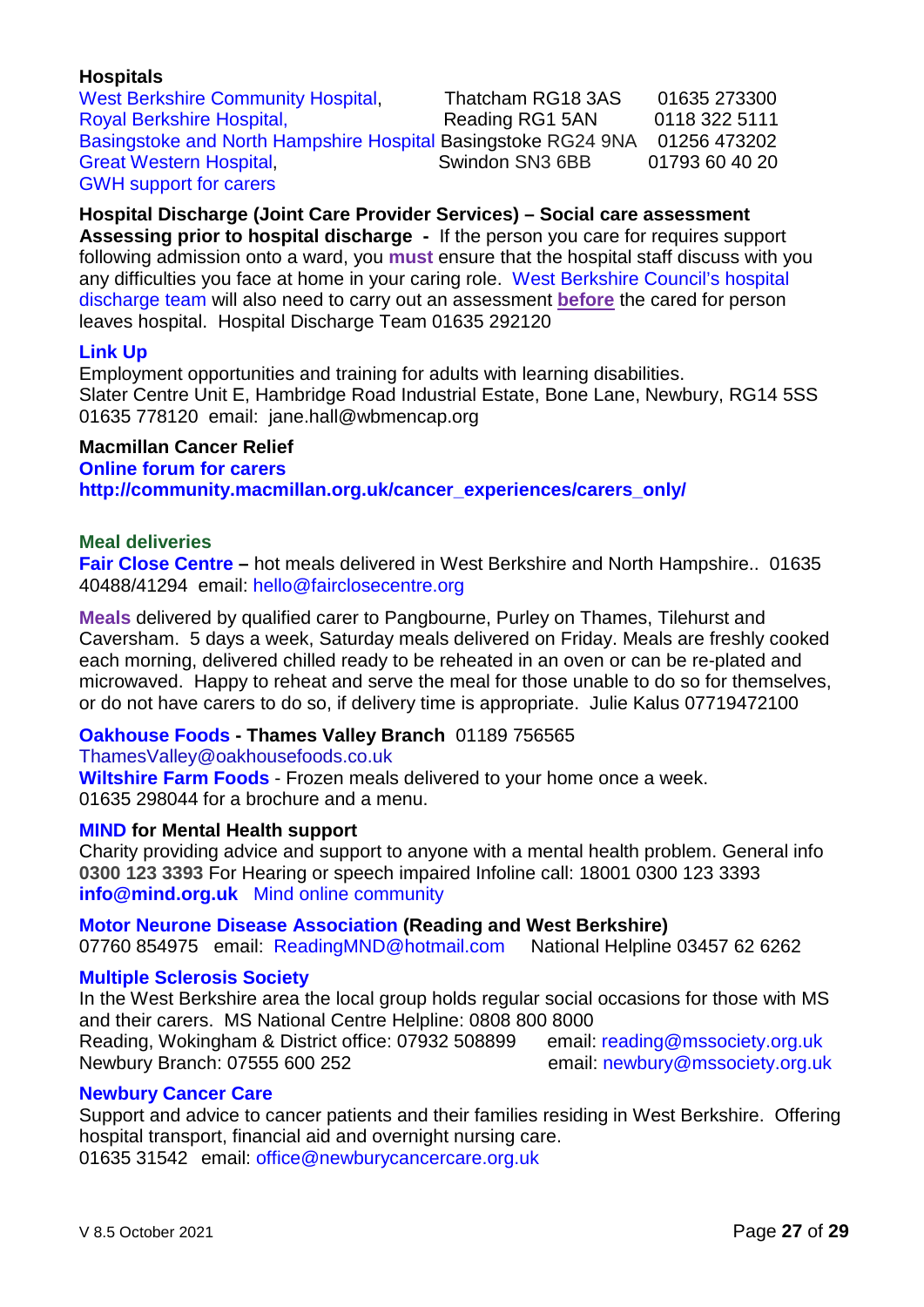#### **[Parkinson's Disease -](http://www.parkinsons.org.uk/newbury) Newbury branch**

Support, advice and information to people with Parkinson's, carers, families and friends. 07413 605937 email: [newburyparkinsons@gmail.com](mailto:newburyparkinsons@gmail.com)

#### **Pets – [Support from The Cinnamon Trust](https://cinnamon.org.uk/cinnamon-trust/)**

A national fostering service is provided for pets whose owners face a spell in hospital. The Cinnamon Trust also provides long term care for pets whose owners have died or moved to residential accommodation which will not accept pets. 01736 757 900

#### **[PHAB clubs for people with physical disabilities](http://www.berkshirephab.org/index.html)**

[Centre in Reading](http://www.reading.phabclub.org/) organises club activities and Wednesday evening meetings. Also arranges 'Skills for Independence' projects Reading, RG1 2TD [0118 916 8412](tel:0118%20916%208412)[/0118 916 8413](tel:0118%20916%208413) [info@berkshirephab.org](mailto:info@berkshirephab.org)

#### **Post – [free for blind and visually impaired people](http://www.royalmail.com/personal/uk-delivery/articles-for-the-blind)**

You can send books and letters in braille, large print or audio, and mobility aids such as white canes, first class and free of charge. Packages must be unsealed, marked 'Articles for the Blind', and show a return address. 0345 607 6140

#### **[Remap](https://berkshire.remap.org.uk/)**

Providing free custom-made disability equipment that is not available to go out and buy. [Berks.CaseOfficer@remapgroups.org.uk](mailto:Berks.CaseOfficer@remapgroups.org.uk) 07790 127123

#### **[RNIB \(Action for Blind People\)](https://www.royaldeaf.org.uk/about-us/what-we-do/)**

National Society for visually impaired people offers support and information. Also a Talking Books library service. 030 31 23 99 99 [helpline@rnib.org.uk](mailto:helpline@rnib.org.uk)

#### **[RNID \(for deaf people and those with hearing loss or tinnitus\)](https://rnid.org.uk/information-and-support/)**

Previously known as 'Action on Hearing Loss' For practical information and advice on hearing loss, or if you are profoundly deaf. . Freephone Information Line: 0808 808 0123 Freephone Textphone 0808 808 9000. **Relay UK** 18001 then 0808 808 0123 [information@rnid.org.uk](mailto:information@rnid.org.uk)

#### **[Royal Association for Deaf People](https://www.royaldeaf.org.uk/about-us/what-we-do/) (RAD)**

Providing information and advice, advocacy and communication services. Text Phone: 0300 688 2525, Text phone 0300 688 2527, [info@royaldeaf.org.uk](mailto:info@royaldeaf.org.uk)

#### **[Royal Berkshire Fire and Rescue Service](https://www.rbfrs.co.uk/your-safety/safety-at-home/) – Safe and well service**

Safe and Well visits, provided free to eligible residents, are tailored to individual needs, relating to health and wellbeing, as well as fire risk reduction. . To check if you are eligible for a **'Safe and Well visit' call Freephone 0800 587 6679 or complete the online referral form.** [SafeandWell@rbfrs.co.uk](mailto:SafeandWell@rbfrs.co.uk)

#### **Sensory Needs - 2 booklets produced by West Berkshire Council's** [Sensory Needs Tm](https://info.westberks.gov.uk/article/28738/Sensory-Needs) [Managing with Sight Loss](https://info.westberks.gov.uk/CHttpHandler.ashx?id=26517&p=0) **and** [Managing with deafness or hearing loss](https://info.westberks.gov.uk/CHttpHandler.ashx?id=43519&p=0)

#### **[SHaRON \(Support, Hope and Recovery Online Network\)](https://www.berkshirehealthcare.nhs.uk/our-services/other-services/sharon/)**

Provides a safe and secure online social networking site similar to Facebook, dedicated to providing a space for people in West Berkshire who are supporting someone with a Mental Health Problem. Only Relatives and Carers of those who have been treated for a Mental Health problem in Berkshire can join – no one else can. To join SHaRON, please ask your Care Manager.

#### **[Sport in Mind](https://www.sportinmind.org/)**

Berkshire based charity that uses sport and exercise to promote mental wellbeing and improve the lives of people experiencing mental health problems. Activities at various locations in Berkshire. 07341 267740 [info@sportinmind.org](mailto:info@sportinmind.org)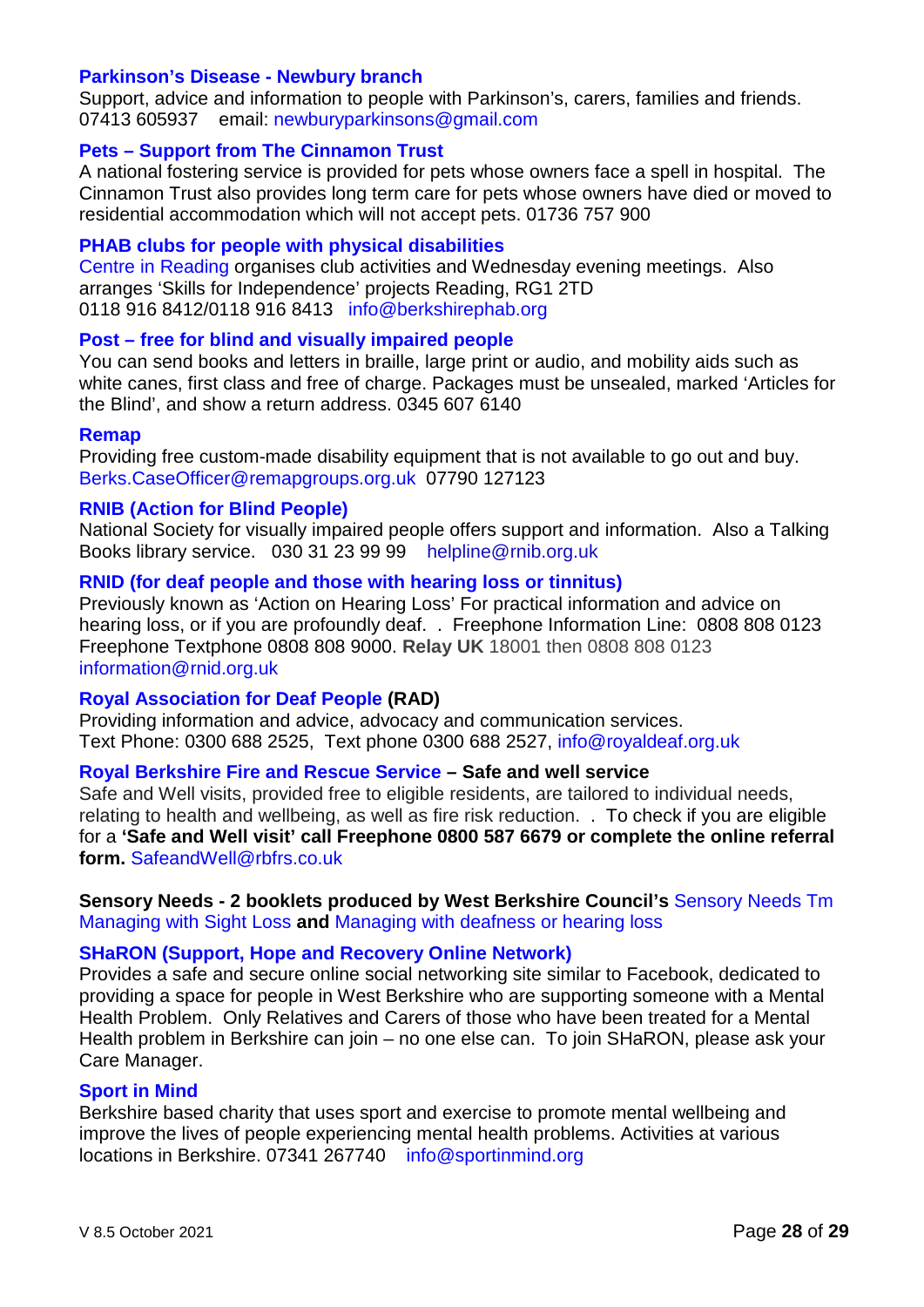#### **[Stroke Care for Newbury & West Berks](http://strokecarenewbury.org.uk/)**

**[Family Support Service -](http://strokecarenewbury.org.uk/home/83-2)** Hospital & home visiting, information and assessment of individual needs. Contact Fiona Forrest 01635 529360 [Fee.strokecare@gmail.com](mailto:Fee.strokecare@gmail.com)

**Carer Support -** Information, advice, fellowship & support to partners & carers of stroke survivors, Contact Fiona Forrest 01635 529360 [Fee.strokecare@gmail.com](mailto:Fee.strokecare@gmail.com)

#### **[Thames Valley Autism Alert Card -](https://www.autismberkshire.org.uk/thames-valley-autism-alert-card/) Berkshire Autistic Society**

Available to anyone with an Autism Spectrum Condition subject to supporting documentation being sent. It will help those presented with a card, know how to help the card holder. 40 Caversham Road, Reading RG1 7EB 0118 959 4594, [contact@autismberkshire.org.uk](mailto:contact@autismberkshire.org.uk)

**[The Advocacy People](https://www.theadvocacypeople.org.uk/service-delivery-areas/west-berkshire) (**previously known as seAp West Berkshire) Advocacy in West Berkshire is available to you if you are an older person, a carer, a person with a disability or a mental health illness. Tel: 0300 444 9000 [info@theadvocacypeople.org.uk](mailto:info@theadvocacypeople.org.uk)

#### **[The Silverline Helpline for Older People](http://www.thesilverline.org.uk/)**

- a sign-posting service linking in to varied services that exist around the country;
- a befriending service to combat loneliness;
- and a means of empowering those who may be suffering abuse and neglect, if appropriate to transfer them to specialist services to protect them from harm.

[0800 470 80 90](tel:0800%204%2070%2080%2090) email: [info@thesilverline.org.uk](mailto:info@thesilverline.org.uk)

**[West Berkshire Learning Disability Partnership Board](https://www.theadvocacypeople.org.uk/services/self-advocacy-groups)** big bi-monthly meetings are held for adults with learning disabilities, carers, parents, adult social care, service providers and community support groups.

**ALSO [It's My Life](https://www.seap.org.uk/services/self-advocacy-groups/) Group** A self-advocacy network supporting members to gain confidence, learn new skills and campaign to make things better for people with learning disabilities living in **West Berkshire**. Regular meetings, drop-in sessions and workshops. Tel: [07912 309 122](tel:07912%20309%20122) or email: **[alex.osterritter@theadvocacypeople.org.uk](mailto:alex.osterritter@theadvocacypeople.org.uk) for further info** 

**[West Berkshire Mencap](https://www.wbmencap.org/)** Mencap Centre, Enborne Gate, Enborne Rd, Newbury, RG14 6AT 01635 41464. Learning and leisure activities for adults with a Learning Disability, support for families and carers. email: [info@wbmencap.org](mailto:info@wbmencap.org)

**[West Berkshire Therapy Centre](http://www.westberkshiretherapycentre.org.uk/)** A specialised therapy gym for people with disabilities in West Berkshire and surrounding areas. Exercise is proven to help many conditions such as stroke, multiple sclerosis, parkinsons and arthritis. Tel: 01635 864561 [info@westberkshiretherapycentre.org.uk](mailto:info@westberkshiretherapycentre.org.uk)

#### **Wheelchair clinic – [Royal Berkshire Hospital](https://www.royalberkshire.nhs.uk/our-services/west-berkshire-wheelchair-clinic/)**

**Referrals via a Consultant, GP or registered Health Care Professional.** The wheelchair service will only provide wheelchairs to users who are unable to mobilise and who require the wheelchair indoors. It is unlikely a NHS Wheelchair Service will be able to provide equipment on a temporary loan. 0118 322 6706 or 0118 322 7017 (8:00am to 12.30pm)

#### **Wheelchair loan/hire**

[British Red Cross](https://www.redcross.org.uk/get-help/hire-a-wheelchair/find-your-local-wheelchair-service) Newbury [0300 456 1914 option 2](tel:0300%20456%201914%20option%202) to make an arrangement or to book a delivery. Reading [0118 935 8236](tel:0118%20935%208236)

[Newbury Shopmobility](https://www.volunteerwestberks.org.uk/our-services/shopmobility/) - Volunteer Centre West Berkshire 01635 523854